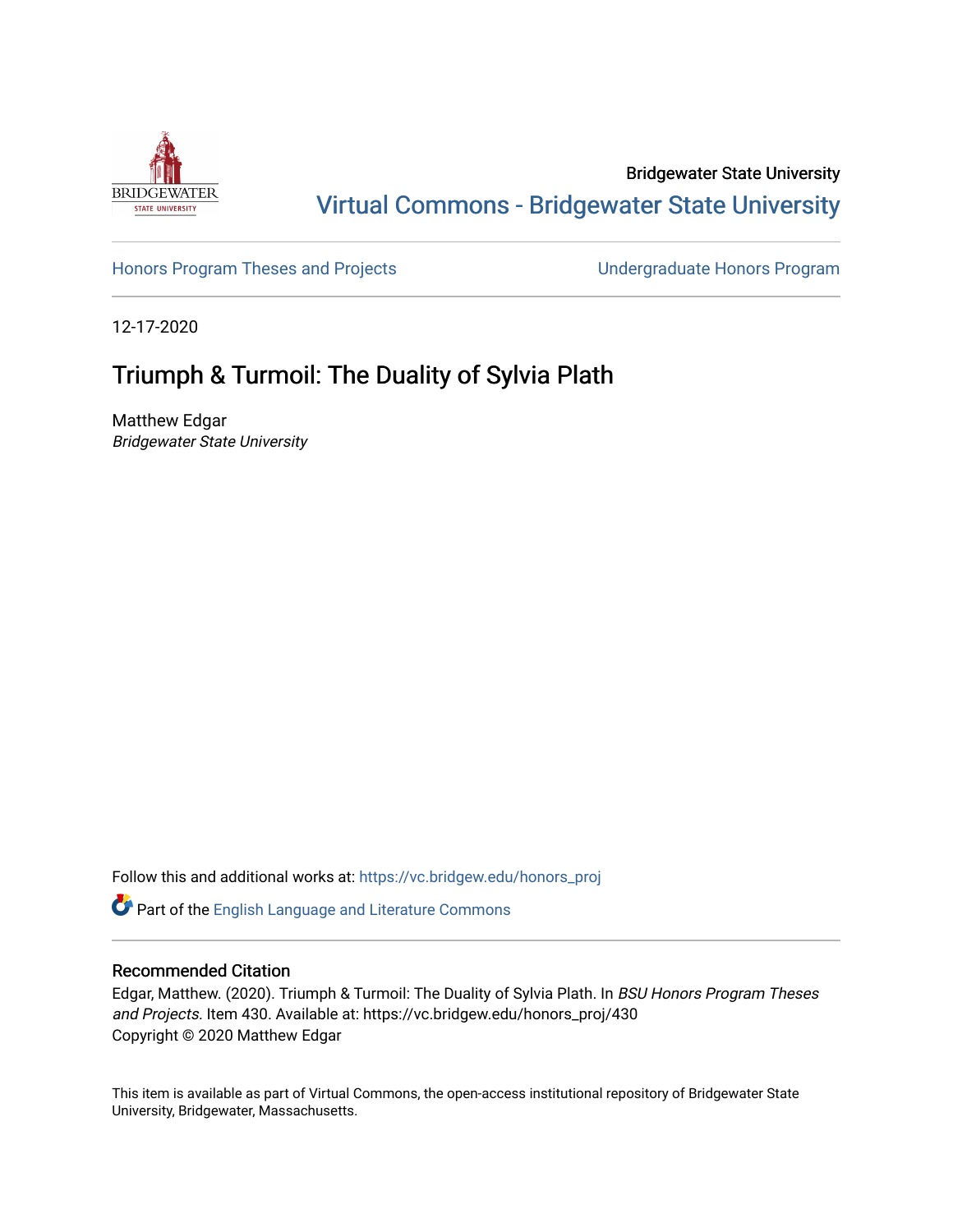Triumph & Turmoil: The Duality of Sylvia Plath

Matthew Edgar

Submitted in Partial Completion of the Requirements for Departmental Honors in English

Bridgewater State University

12/17/2020

Dr. Renee Somers, Thesis Advisor

Prof. Bruce Machart, Committee Member

Dr. Ellen Scheible, Committee Member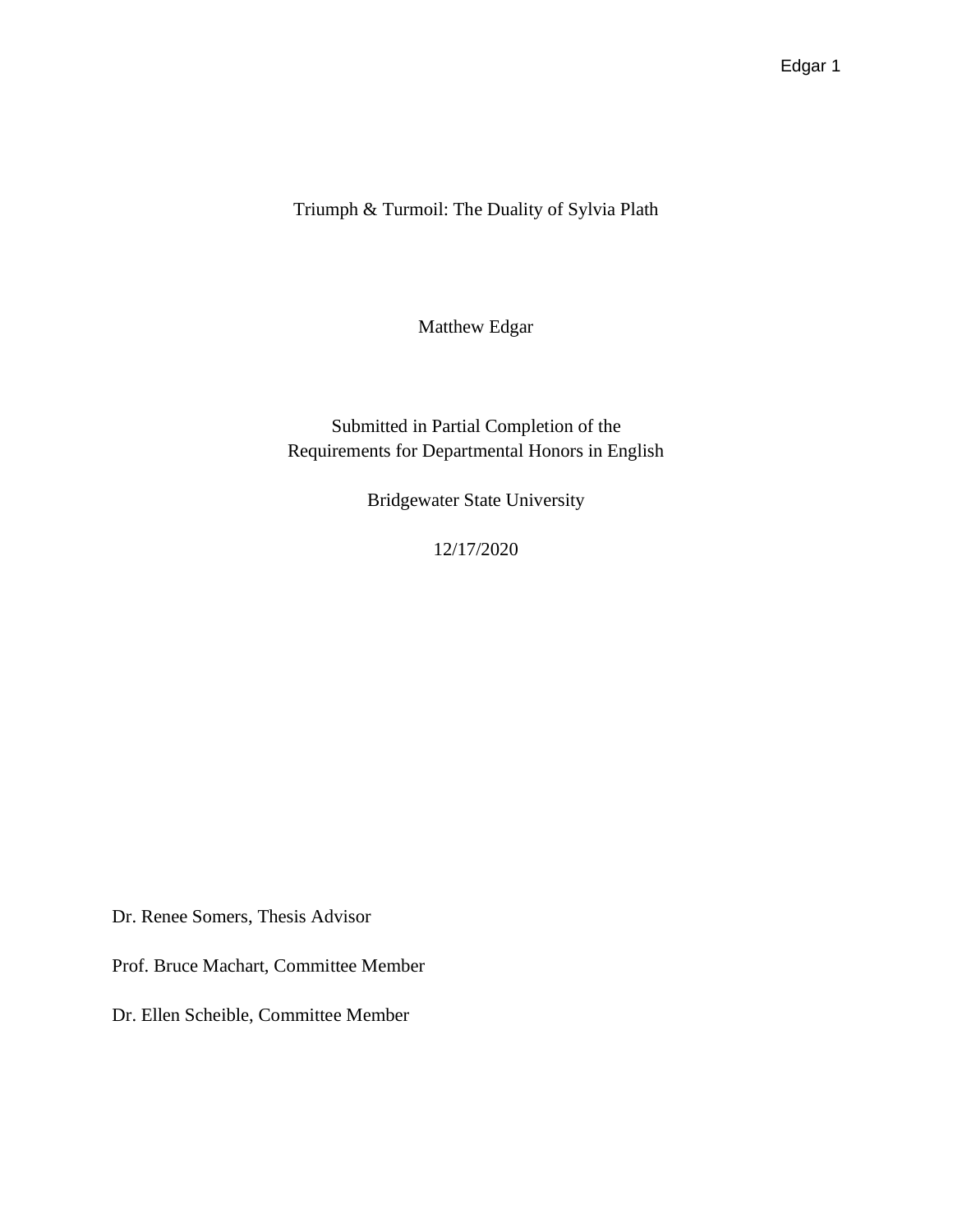## Triumph and Turmoil: The Duality of Sylvia Plath

Sylvia Plath is remembered today as one of feminist literature's most captivating authors and poets. However, her ascent into this position was not entirely done on purpose. As a Confessionalist, Plath wrote with the sole purpose of alleviating her own personal anguish through the words of her literature. Yet, in a prophetic sense, she unknowingly shone a light upon a greater societal issue involving the sexist regime of a mid 20th century patriarchal society, simply through the emotionally compelling and beautifully crafted detailings of her own struggles as a woman living through it. Plath was an ingenious and profoundly talented young woman who longed to be recognized for her astounding ability in the field of literature. However, unfortunately, she was born into an era when women were regarded more as possessions than as people. Instruments of fertility who were viewed to be just that. These women were systematically subjected into the roles of stay at home mothers and housewives. They were suppressed of the vocalization of their opinions and excluded from the culture's most valued imperatives, being told that they were incapable of conjuring up anything worthy enough to add to it. Many were left to believe that they were truly at the mercy of their oppressor's seemingly unbreakable clutch. Somewhere amongst them, was a young, hopeful, Sylvia Plath, who too was beginning to fall victim to this dreadful mentality. Due to these vicious societal standards, and worsened by estranged relationships with both her parents respectively, Plath, for a time, seemed to grow accepting of her societally issued subordinated position. As a young woman, she experienced the same desires that we all do as human beings, she longed for acceptance, to share her love and in return be loved. Yet, due to these external factors, her idea of what this meant became warped in order to better serve the society it catered to. However, being who she was, Plath both recognized and was perturbed by this revelation, and although this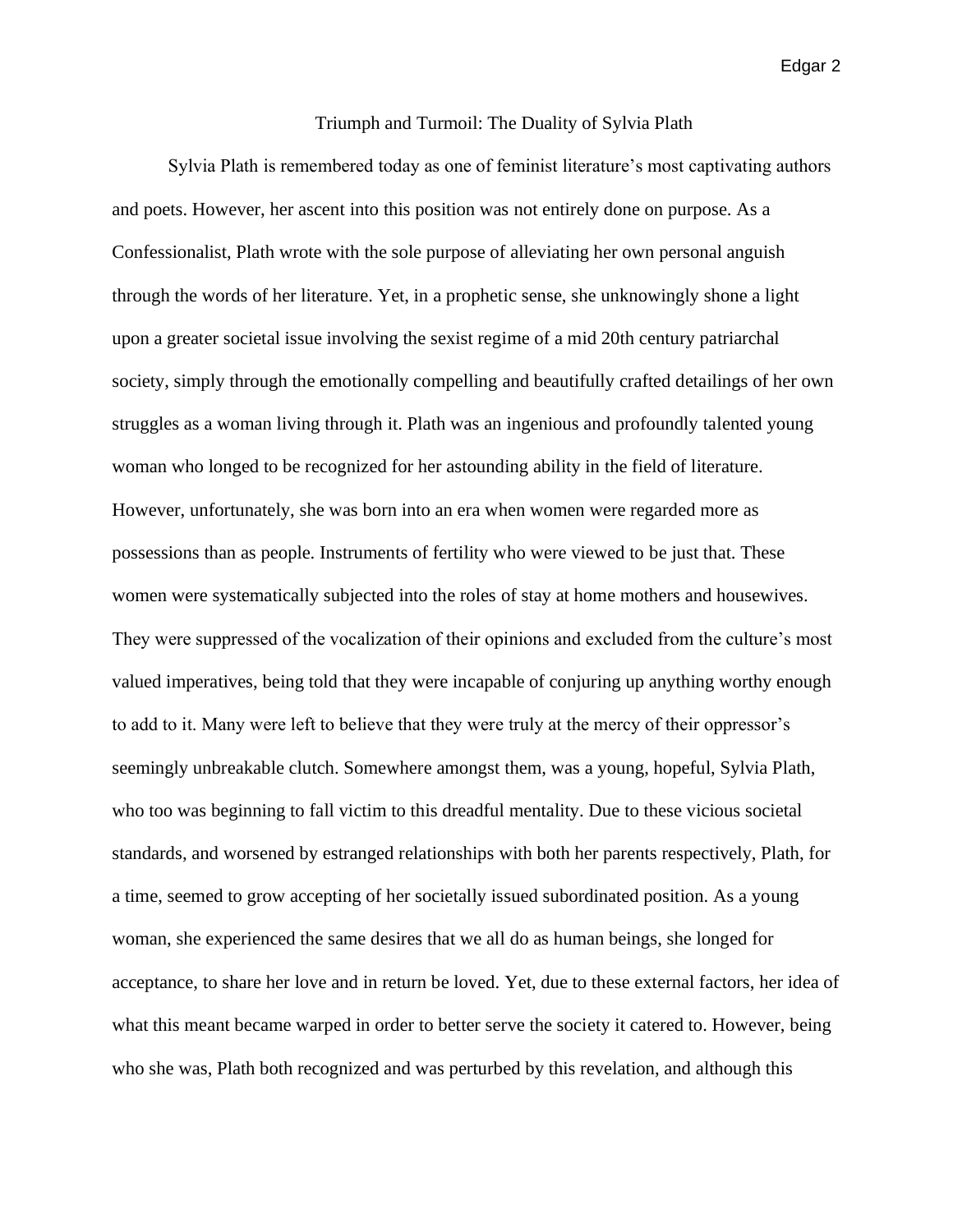tremendous amount of societal pressure had begun to succumb her into its intended purpose, a spark of rebellion was still lit within the young poet. After years of abandonment, mistreatment, and the neglection of her brilliance, this spark grew into an incredible flame which she would unleash upon the society that had forsaken her through the words of her most acclaimed writings. However, this harrowing subject that would bring her to her most valiant triumph was dually the source of her real life torment and Plath would never live to see mountainous success that her works would come to claim. For after a lifetime of heartbreak, she would sadly take her own life in 1963, at just 30 years old. Plath's frighteningly powerful open critique of sexist American and European culture through the eyes of her own experience as a woman living through it became like a war cry from the voice of the voiceless. Both women, and even men alike, rallied behind the sympathetic heroine's brave recital as she posthumously became a sort of martyr figure in the feminist revoulation in the years to follow. However, no person is simply born a hero, this is something that is proven through tremendous trials. During this study, we will attempt to showcase how a 20th century misogynistic society created one of their own greatest adversaries in the form of Sylvia Plath. By examining both her literature and her biography, we will analyze the mindset of Plath through her many trials into becoming the renowned literary figure she is known as today. And we will see how the social forces that attempted to oppress her fueled the anger that culminated in both her success and her despair.

As we have established, Plath harbored a convoluted mindset pertaining to her conception of what love and marriage would mean to her future as both a writer and as a member of society. What it all boiled down to was her perception of what she thought it meant to be happy and successful. On one hand, a life as a married woman served as an immediate stamp of societal approval and as an attractive young socialite highly concerned about her reputation, this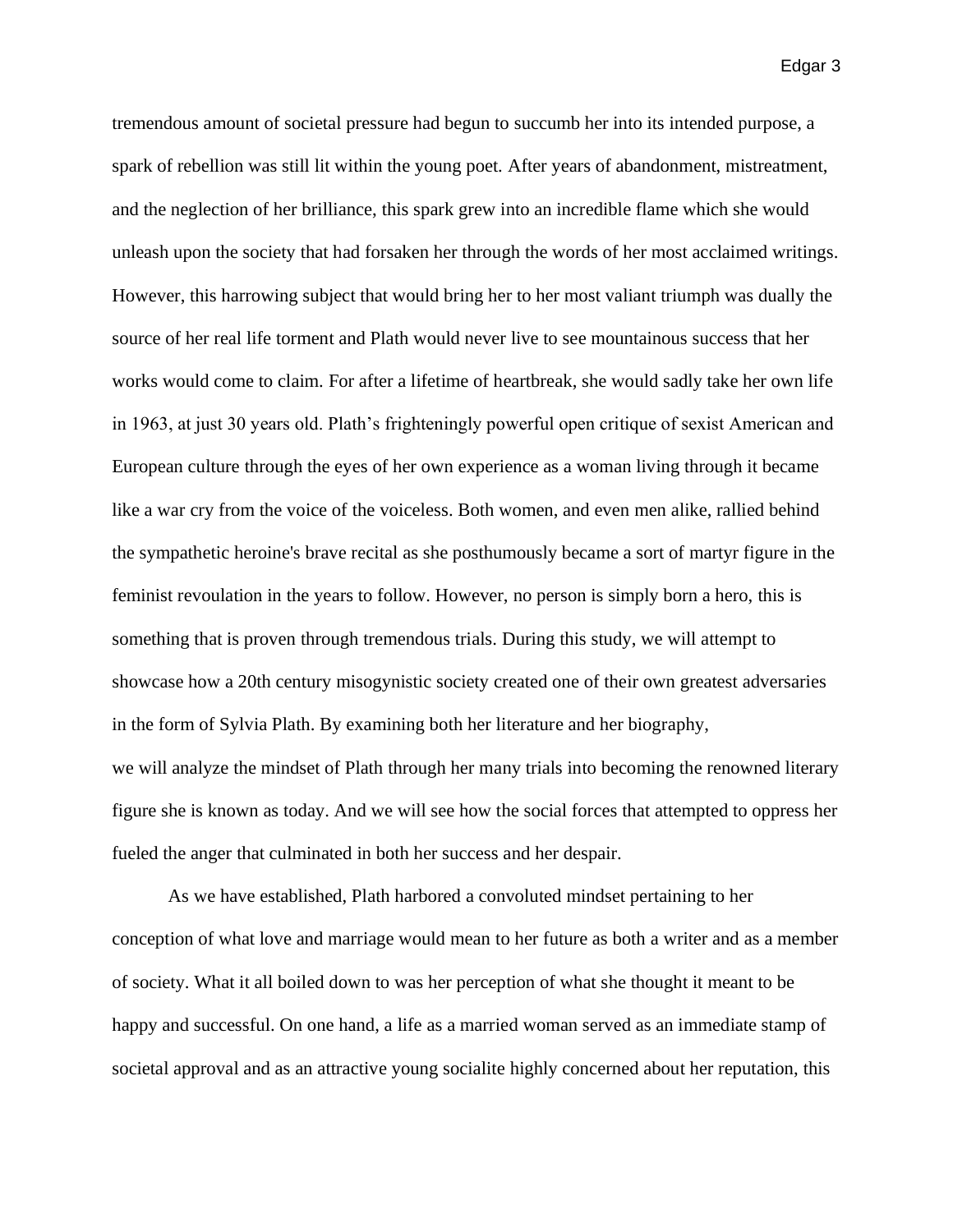misogynistic mindset had created the illusion that in order to prove her own self worth, she would first have to prove her worthiness as a potential partner. Not to mention, it was in her very nature as a human being to want to seek out a partnership and experience love firsthand, regardless of societal expectations. However, no fool, Plath was also highly aware of the stipulations that accompanied the married life at this time and knew that choosing this path could very well be the end of her aspirations in literature, as it called for an absolute dedication to her partner and future children. Plath herself puts this concept into words beautifully in her 1963 semi-autobiographical novel entitled, *The Bell Jar*, with a scintillating metaphor conceptualizing the many fruits of her untapped potential as actual figs on a fig tree. She writes of seeing "life branching out before me like the green fig tree," with, "the tip of each branch, like a fat purple fig, a wonderful future beckoned and winked." She goes on to describe the many figs on the branches as being symbolic of the number of paths she could take in her life. Of course, two of the figs showcase a life as devout family woman and one as a famous poet, but she also further recognizes the incredible vastness of her life's potential by including entries such as a brilliant professor, a world traveler, a head magazine editor, an olympic champion, or even a lover to pack of men with "queer names and offbeat professions" and beyond that an even broader scope of still indistinguishable possibilities. Plath reems through a list of outcomes that she believes she could personally accomplish, however due to the standards of what she was taught to be both honorable and acceptable, the answer to her dilemma becomes much more challenging than it should be. The options aside from a marital life are restricted to her by society, she even touches upon the issue of repressed female sexuality, something in which we will cover in greater detail later on. She becomes caught in the crossfire of conflicting emotions and in the end, Plath cannot make up her mind as to which fig she wants the most, as "choosing one meant losing all the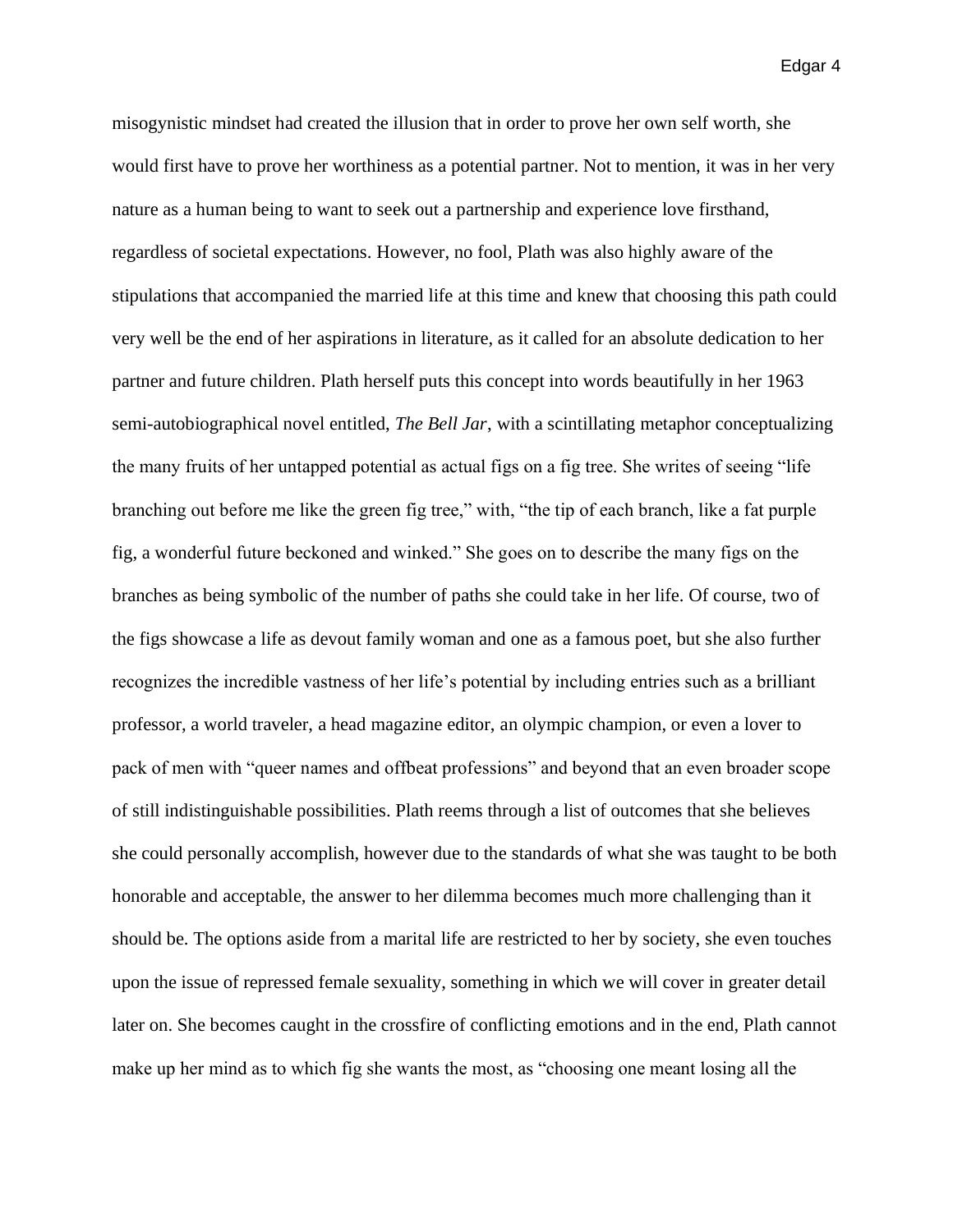rest," (Plath 77) and in an expression of uncanny foreshadowing, she receives nothing, for during her time anxiously contemplating, all the figs eventually fall to the ground and wither away at her feet. Within the metaphor, Plath lays out the inner workings of her own thought process on the matter. The reader can feel for themselves the pressure and anxiety she experiences thanks to her utilization of another key Plathian theme, mortality, or being on borrowed time. With the clock ticking and the many prosperous options being limited to only one choice and with the obvious stipulations constraining her towards choosing a path in which she does not seem to want above all else, we can see how this fear of the future begins to manifest within Plath and where her resentment of this culture derives from. Not only is the prospect of her very life being reduced by society based only on her gender alone, but, being the genius that she is, she is unable to accept this which causes everything to be taken from her in return. What we are beginning to see is the birth of an internal conflict which would eventually spark a flame within Plath and that would soon grow into the subject of her most heated and powerful works.

Although *The Bell Jar* was written later on in Plath's career, and some of the ways in which Esther, or Plath's literary persona within the novel, perceives the world around her may have been slightly modified in order to better coincide with the way Plath was feeling during the time she was scribing it, as if she was looking back on this experience through blurred lens of a bell jar, the novel offers an amazing insight into her consciousness during this early, key period of her life. It illuminates the factors surrounding Plath's initial descent into depression with an emphasis on her previously aforementioned internal struggle between societal expectations versus her ambition and intuition. Established in the previously discussed fig tree metaphor, she was beginning to see the mechanism of implemented gender roles for what it was and grew spiteful of it and its many forms. *The Bell Jar* reveals Plath's fear and skepticism towards the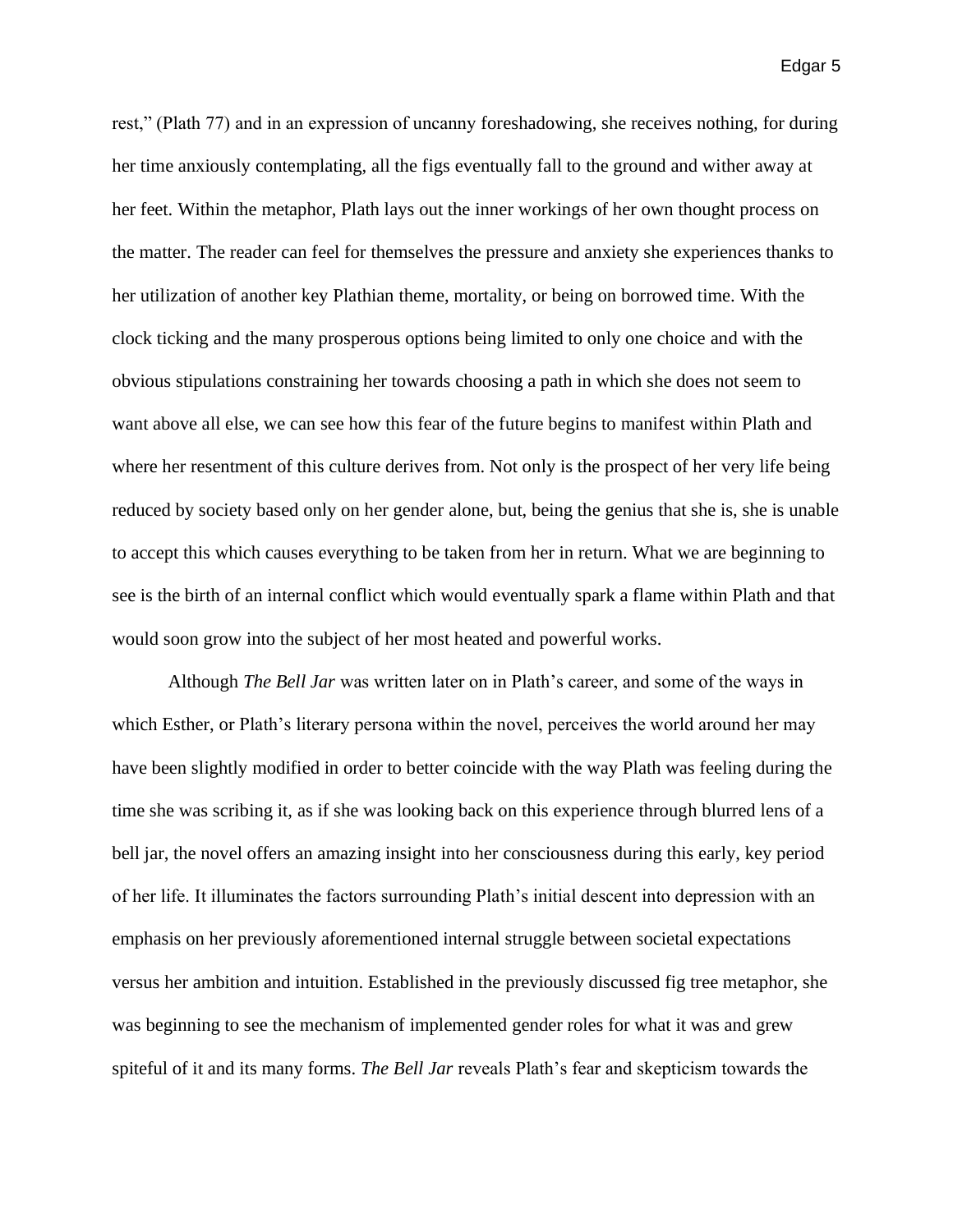societal standards placed upon women regarding their roles in endeavours, such as marriage, sexuality, and motherhood, as they would strip her, or women as a whole, of their freewill and any other prospective future they had envisioned. For example, we have Esther's evaluation of the character, Dodo Conway. Dodo is Esther's neighbor who is the mother of six children and is pregnant with her seventh. The character has little relevance to Esther's actual story, however she serves the purpose of being a personification of Plath's views on the 20th century American customs of motherhood, where the woman was expected to lay down their ambitions in any other fields beside it for the purpose of serving the family unit. She describes Dodo's colorful house as being littered with, seemingly, happy images of the "sprawling paraphernalia of suburban childhood," such as toys, bikes, sports equipment, and even puppies. However, Plath does not see these as the objects of happy childhood memories, instead she sees the bright alluring imagery as a rouse designed to disguise the true malice of the conditions behind motherhood through the allure of the mesmerizingly joyous smile of a happy child's face. She goes on to further elaborate this by describing Dodo's parental style as raising "her six children… on Rice Krispies, peanut-butter-and-marshmallow sandwiches, vanilla ice cream and gallon upon gallon of Hoods milk." Although this imagery of sugary sweets would seem utterly delightful in the eyes of a child, Plath utilizes it as a much grimmer source of symbolism. To Plath, the Conway's diet of processed foods can be seen as representative as American culture's promotion of motherhood to women. The product is packaged as an immediate source of fallacious gratification, enticing the consumer to indulge in sugary satisfaction. However, this is only but a ploy as the addictive quality of the product is actually being used to lure the public into impulsively supporting the system behind it under the guise of it being for the sake of their own happiness. In actuality, what they are receiving is depriving them of any real substance, yet they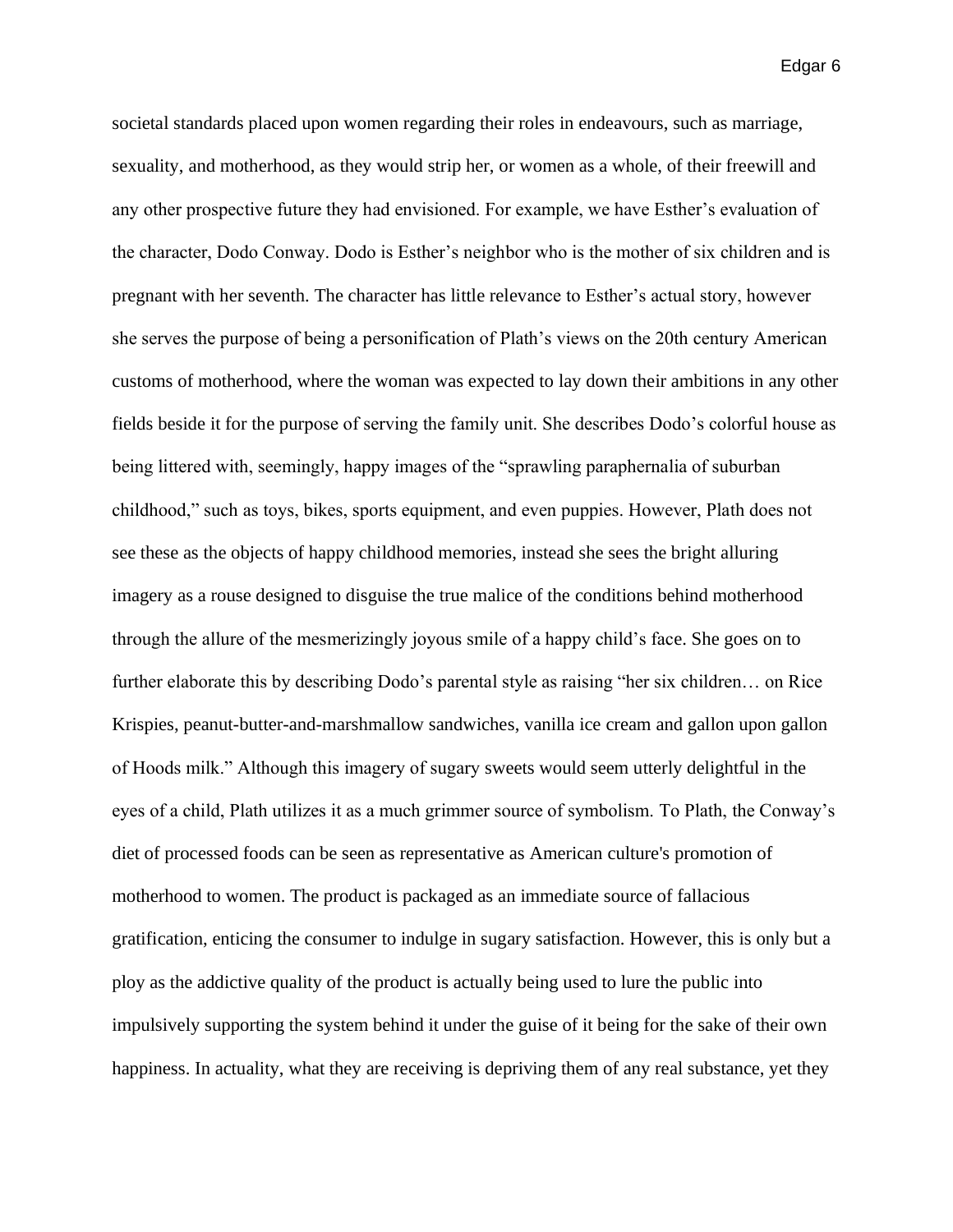continue to perpetuate this cycle because the contentment that they inherit from it is enough to satisfy their craving, for food, or life experience, depending on how you look at it. We can see her disgust in this through Plath's sarcastic tone throughout the scene before explicitly confirming it by stating simply that, "children make me sick." However, as much as she clearly resents these aspects of family and motherhood, she cannot escape the draw of its roots, for aside from its crippling stipulations, it is still, in its essence, meant to be a beautiful experience and in our very nature as humans to want to recreate. Plath even passively acknowledges this within her rant by stating that, "Dodo interested me, despite myself." (Plath 116-117) In Plathian philosophy, the conception of motherhood is presented as a double-edged sword with her natural instincts and desires being used against her to create an internal conflict of interest. As much as she fights against society's oppressive customs, she is acutely aware of her maternal instincts.

The Dodo Conway symbolism, although incredibly perceptive, is far from the most direct stance that Plath takes on motherhood within *The Bell Jar*. Perhaps Plath's single most daunting take on the issue comes in the form Esther's visit to a maternity ward to witness the birth of a child with her then boyfriend, Buddy Willard. In correspondence with Alexander's, *Rough Magic*, and like most of *The Bell Jar*, this can be confirmed as being based off of a real life experience, as Plath had once done the same with one of her early boyfriends, Dick Norton, a young medical student who Plath had dated on and off for a number of years during her late teens and early twenties. Plath utilizes her prowess for descriptive language to set the tone for the scenario early on, describing the woman giving birth as having "an enormous spider-fat stomach and two little ugly spindly legs propped up in the high stirrups, and all the time the baby was being born never stopped making this unhuman whooing noise." Plath's comparison to the woman as being spider-like, along with her account of the "unhuman" noises she makes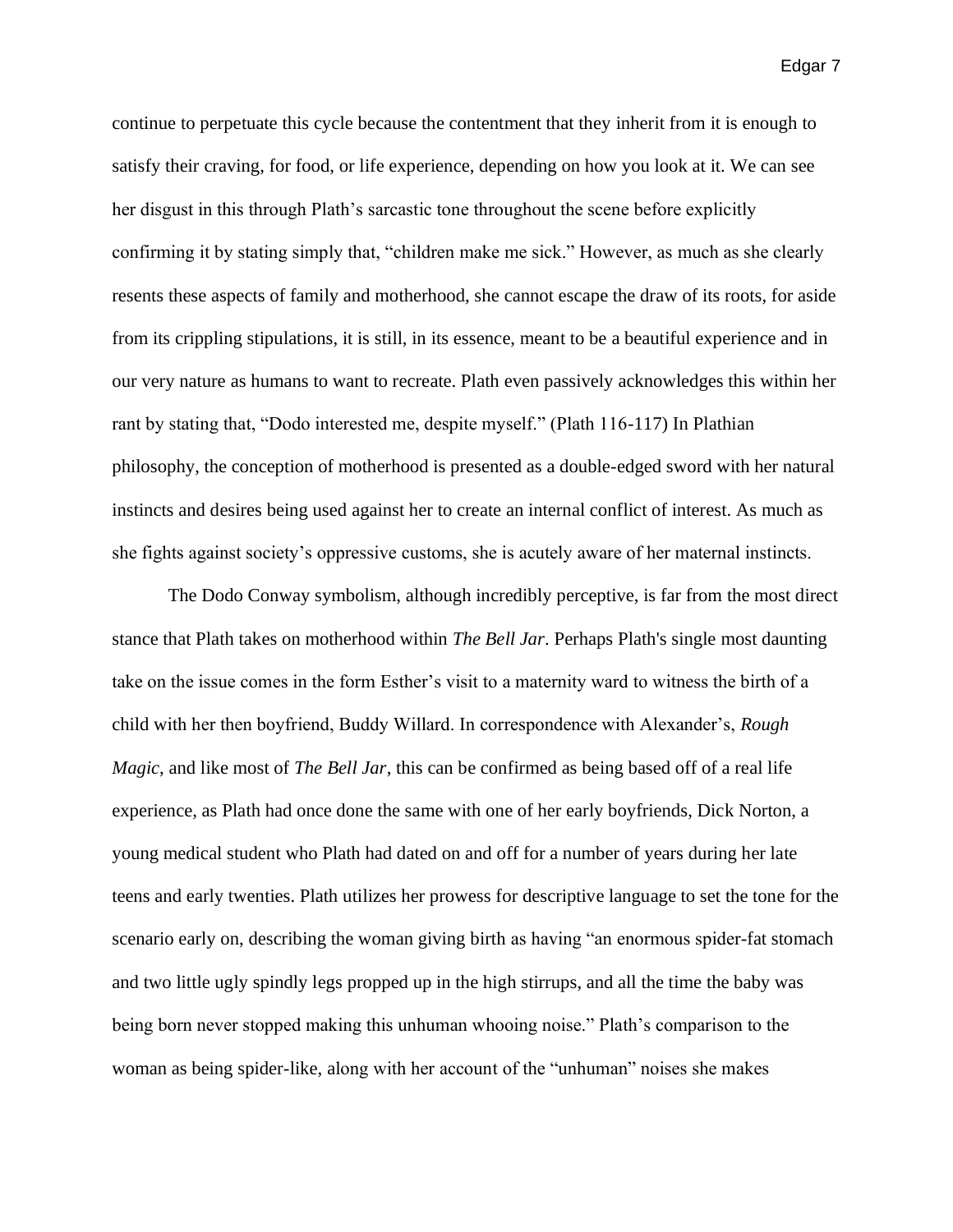immediately dehumanizes the woman along with the event of the childbirth itself, and disassociates herself, as a human, away from it. Much like how Esther is revolted by the Conway's seemingly picture perfect family, she again rejects the image of motherhood, protecting herself and her ambition from its paralyzing hold. Buddy then attempts to comfort her by telling her that the woman can feel no pain due to the drugs they had administered on her, which only further disquiets Esther who thinks to herself that this "sounded just like the sort of drug a man would invent. Here is a woman in terrible pain, obviously feeling every bit of it… and she would go straight home and and start another baby, because the drug had made her forget how bad the pain had been, when all the time in some secret part of her, that, long, blind, doorless and windowless corridor of pain was waiting to open up and shut her in again." As we can see through Plath's philosophy on the practice of medically facilitated childbirth, she perceives motherhood as something that veils a woman and not as a gift of new life, but rather, something that takes away from her own. She envisions it as a continuous cycle in which women are essentially stripped of their potential in return for their issued spot in society. The woman's own suffering is never even considered by the system, as the drugs strip away her consciousness so that she cannot remember the immense pain she experienced during the child's birth, dooming her to repeat the process and perpetuate the cycle. From the very start, a woman's role in motherhood is both facilitated and controlled by a man in a systematic manner which was also created by men. The woman's suppressed anguish, although very literal, could also be seen as suggestive of the greater role in which she will take on throughout the life of the child. The woman's distorted cries are similar to her diminished voice in the say of her own future. Even the joy that she was promised with motherhood and the witnessing of birth of her child has been unfulfilled as she lay as unconscious and virtually lifeless as any of the machines she was hooked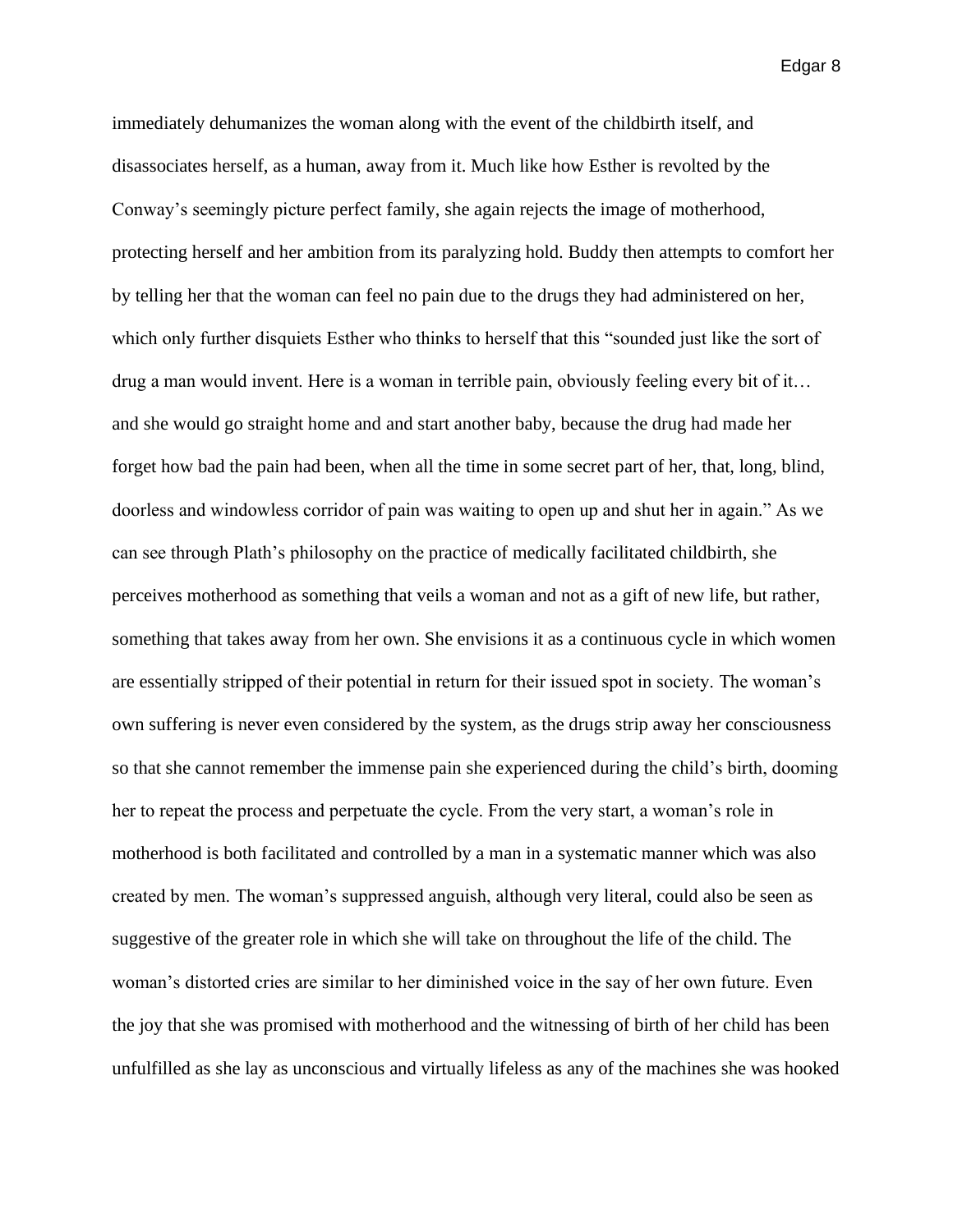up to. She too has become like a machine herself, used in order to aid a society that means to continuously oppress her in this fashion. Yet again, like with the Dodo Conway scene, Esther would eventually retract her protective shield and reveal her own curiosity and apparent interest in childbirth, stating, "For some reason the most important thing to me was actually seeing the baby come out of you… I had always imagined myself hitching up onto my elbows on the delivery table, dead white of course… but smiling and radiant… reaching out for my first little squirmy child and saying its name" (Plath 66-67). As we can see through this much happier imagining of childbirth, Plath still holds within her the desire to experience this gift of life for herself. The images of her smiling and radiant face as she reaches out for her future child give the sense of pride and dignity that motherhood should uphold, the way she envisions it in its simplest terms without the added conditions and arrangements that she truly despised. To put it simply, she did not actually hate children or maternity itself, she hated what society had made of it. Deep inside, she actually wanted this joy for her own one day but was divided between having this experience and giving up the rights to her future.

The Buddy Willard debacles do not end with the prospect of motherhood and goes on to further elaborate on the issue of the extreme repression of female seuxality executed in mid 20th century American culture, which still lingers to this very day. Now, any adult will know that the process of budding sexuality is a confusing and irritating time in anyone's young adult life. Although, for Plath, and every other woman, this was made all the more difficult by the societal standards placed upon them. This seems to serve as the base of their oppression as it is the first step in putting men in a position of power. Women were expected to remain pure and untouched, as purity was one of the main attributes that a man would seek in a potential bride. Any woman who engaged in premarital sex would be stigmatized, labled as easy and undesirable, and since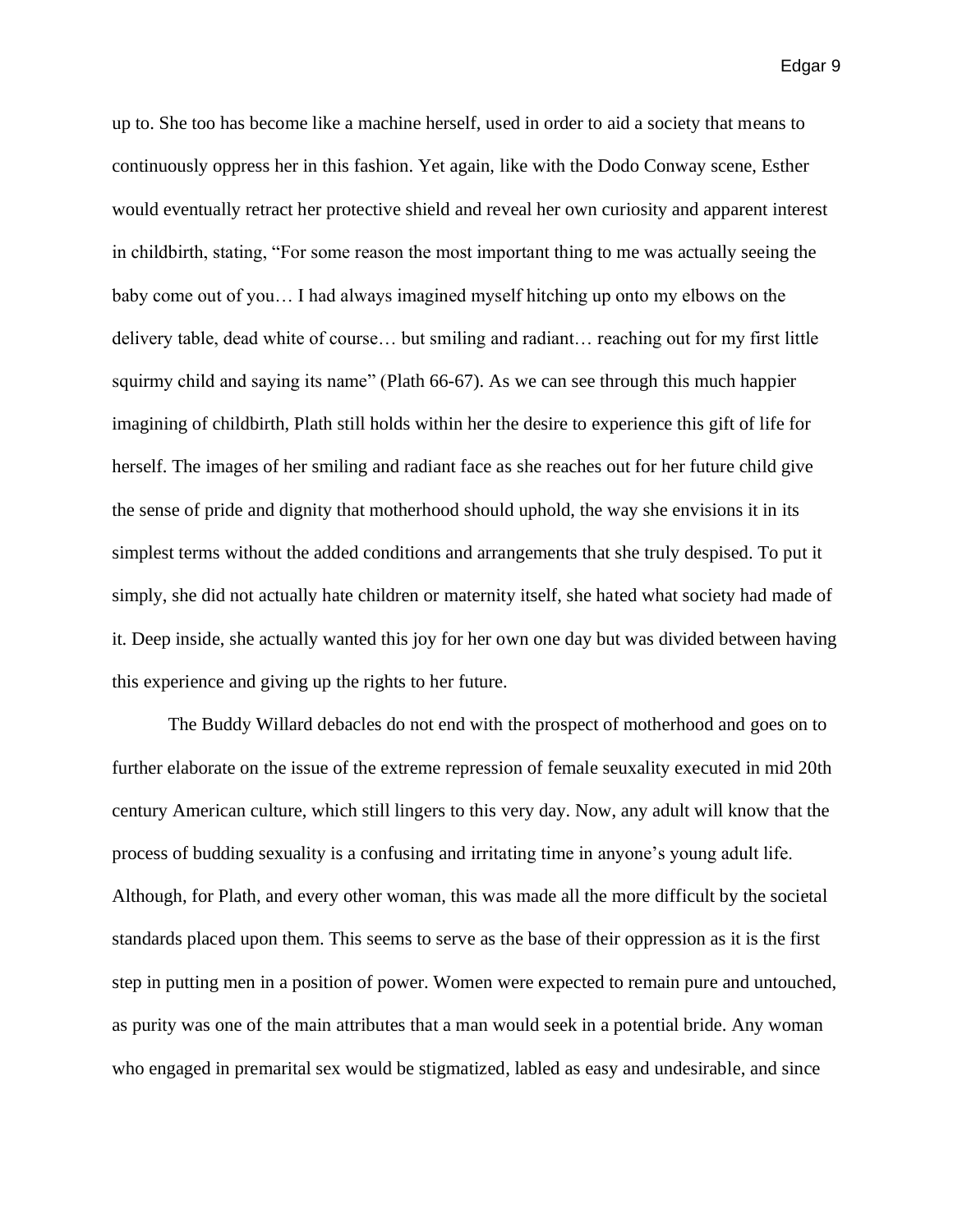marriage was also made out to be such vital prospect of a woman's future, this created a sort of strangle hold over her sexualty. On the other hand, men were free to, if not encouraged to, explore their sexuality early on. What men also desired was the upper hand in experience, they wanted to be the one to teach their future wives in the ways of sexuality, again, a means to assert dominance in the relationship. Shortly after the maternity ward scene, Esther has a conversation with Buddy about sex and prompts him to admit that he himself was no longer a virgin. Esther feels betrayed and revolted by the revelation of her potential spouse having had this experience while she was expected to remain pure for him, stating that, "he made me feel I was much more sexy and experienced than he was… now I saw that he had only been pretending all this time to be so innocent" (Plath 73). Esther has a paralyzing feeling of helplessness upon hearing this news, as she herself had been suffering at the hands of her sexual urges, something in which her lighthearted interactions with Buddy had helped ease the burden of. However, she was now beginning to see the hypocrisy and ludacris double standards that were being opposed upon her, only further infuriating and disorientating her already hostile state. Plath reflects upon this real life experience with Dick Norton, or Buddy Williard in *The Bell Jar*, in a letter written to a friend, as recorded in *Rough Magic*, she writes that she was "jelous of men… because they did not have to worry about society stigmatizing them if they had sex indiscriminately, something for which women suffered ridicule. How could society tell boys to act upon their sexual urges at the same time denouncing women for doing the same?" Plath took issue with the societal standards on the matter, yet she also took it as a reflection of herself as going against the status quo will lead anyone to question their own motives, also writing that she believed she was "suffering from penis envy and an inferiority complex" (Alexander 88-89). As we can see through the effects on Plath's consciousness, the repression of her sexuality is used as a tool in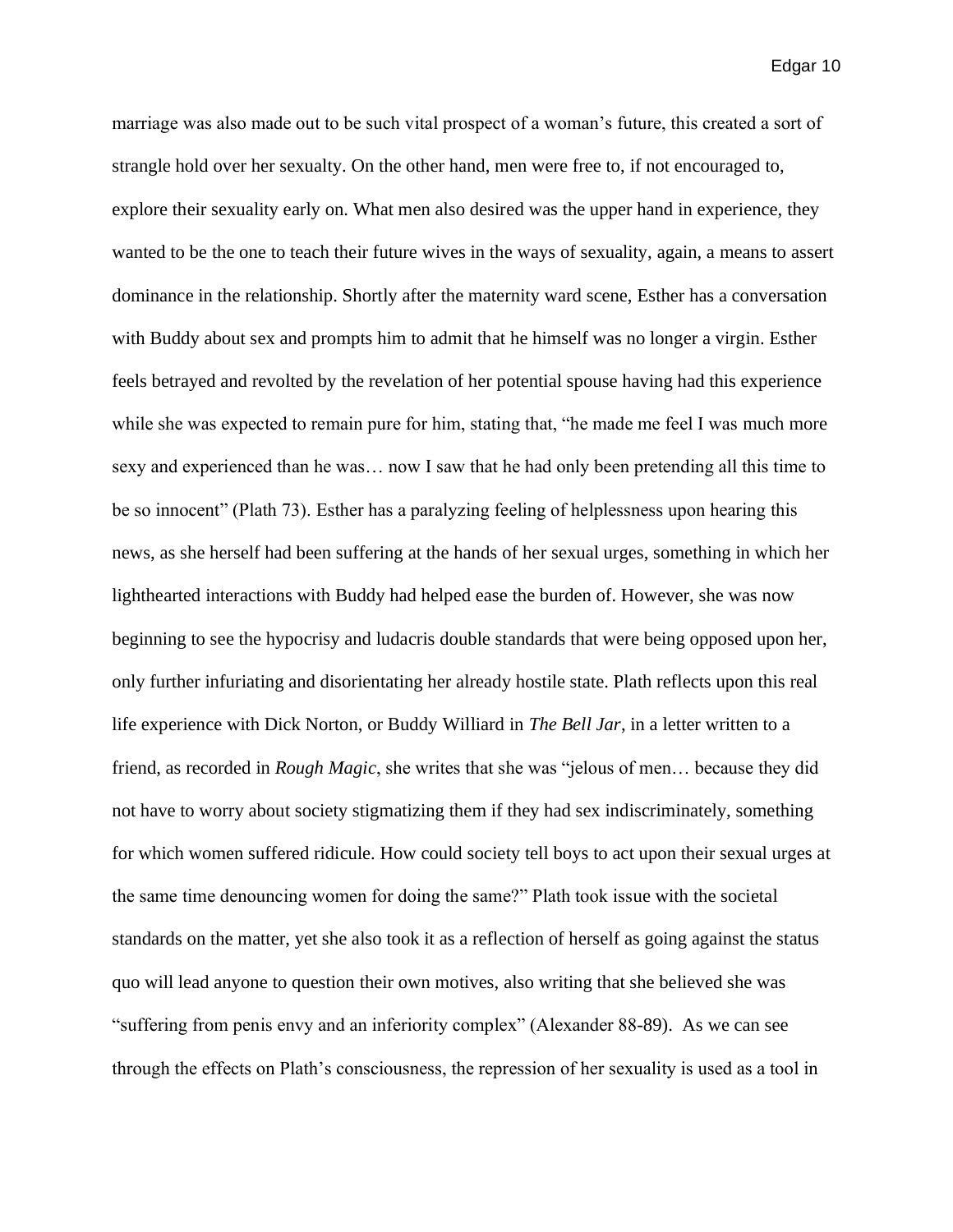the breaking of women's initial sense of equality, something, in which, only becomes further divided down the line. This conception becomes but another wedge in Plath's already wavering psych. Just like the issue of motherhood, it is something that she longs to experience, yet is petrified and perturbed by the consequences it might bring in her life, adding on to the already detrimental internal struggle taking place within her. As we will see, Plath's resentment towards it will only continue to grow and further divide her consciousness.

Likewise to the aspect of motherhood putting an end to life as she knows it, she views marriage as both its precursor and equivalent. Again, shortly after the maternity ward scene, Esther begins to daydream about what married life would be like. Like motherhood, marriage is presented to women as a great prize, the sole purpose in life that they should be striving for, sacrificing any prior objectives that they had once sought for themselves in exchange for this, seemingly, much more significant achievement. However, Esther sees this mundane lifestyle of stay-at-home wife for what it is and loathes the idea of squandering her potential in order to become, basically, a servant to a man who is no more intelligent, talented, or deserving than she is, writing lines such as "this seemed a dreary waste of a life for a girl with 15 years of straight A's." Following this line, she goes on into a metaphorical passage, remembering a beautiful rug that Buddy's mother, Mrs. Willard had braided and that Esther had greatly admired the craftsmanship of, however, she thinks, "instead of hanging the rug up on the wall the way I would have done, she put it down in place of her kitchen mat, and in a few days it was soiled and dull and indistinguishable from any mat you could buy for under a dollar." The rug represents more than just room decor, but takes on the larger aspect of Mrs. Williard's creative potential and capability. As Esther previously points out, Mrs. Willard, too, is an intelligent woman who had once been a private school teacher, yet upon marriage and motherhood, she was forced to lay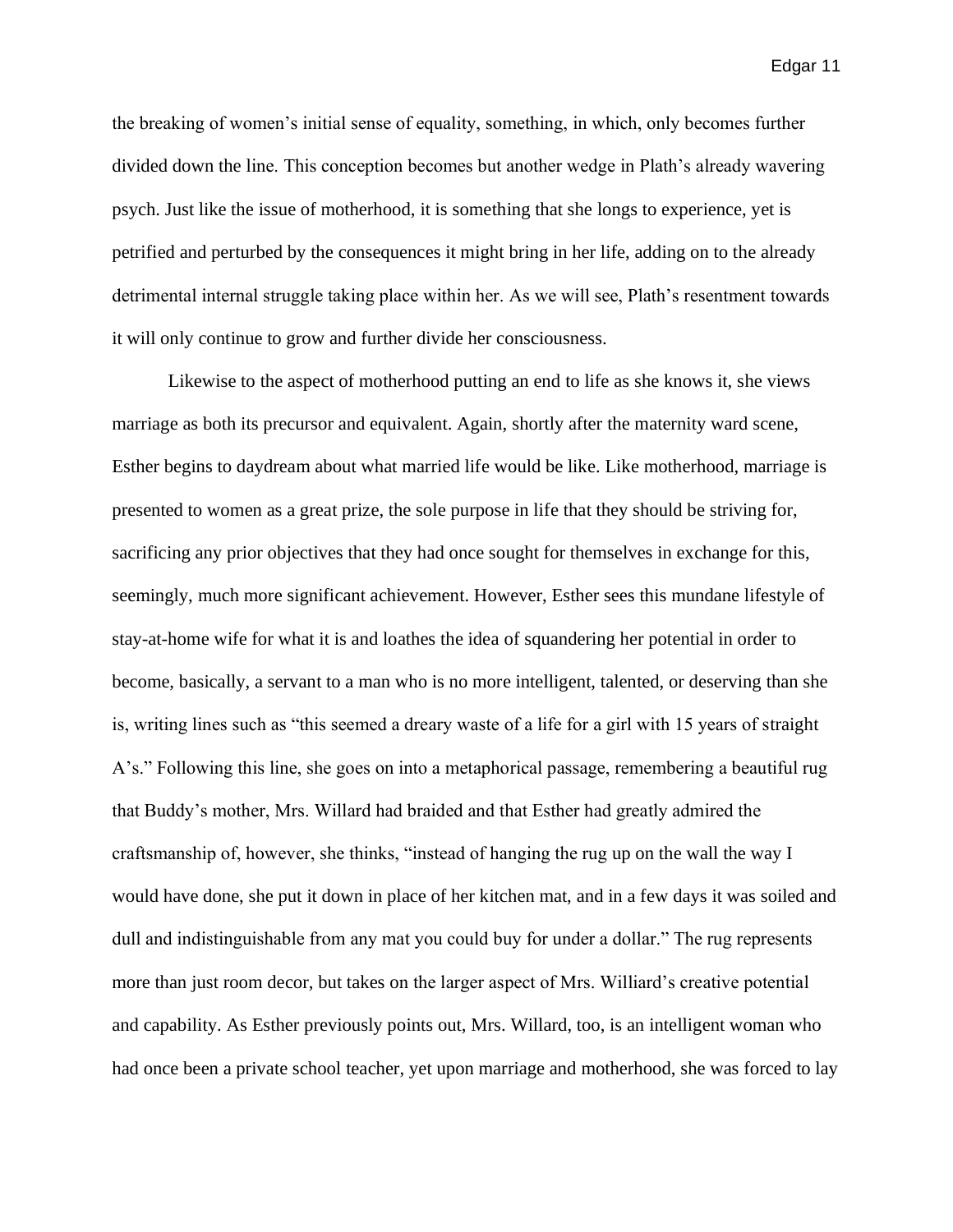down her aspiration to be trampled upon, much like the rug she had stitched together. Her intelligence and competence goes unnoticed and unutilized in her current role as she becomes only but an object used to serve her family, just as the artistry of the rug is unappreciated and is perceived as, again, just another tool. However, Esther is hopeful, and aims to have her own genius recognized as we can see by her saying that she would have hung the rug up on the wall to be admired for the artwork that it is. Like how she recognizes the false enticement of motherhood, she completes the metaphor by recognizing the same tactic is used in the securement of women into marriage by thinking, "and I knew that in spite of all the roses and kisses and restaurant dinners a man showered on a woman with before he married her, what he secretly wanted when the wedding service ended was for her to flatten out underneath his feet like Mrs. Willard's kitchen mat." The metaphor illustrates how she views the constitution of marriage as an entrapment used to keep women confined to a small window of opportunity, only to be used in order to provide service to a man. However, Esther's idea of marriage is not just theoretical in nature as she then goes on to recall a real life instance between her own mother and father, where, after their honeymoon her father had said to her mother "Whew, that's a relief, now can we stop pretending?" and that, "from that day on my mother never again had a moment's peace." (Plath 84-85) Through her own life experiences, and through Mrs. Willard, Esther has seen exactly what her future was to become if she did indeed succumb to this fate. Her aspirations would soon be swept away and forgotten as she lived out the rest of her days under the facade of the fake happiness and fulfillment that society bestowed upon women through marriage and eventually motherhood.

This ominous fate hangs over the young poet's head as her life becomes a subject of predetermination and seemingly out of her own hands, leaving her in a state of constant anxiety.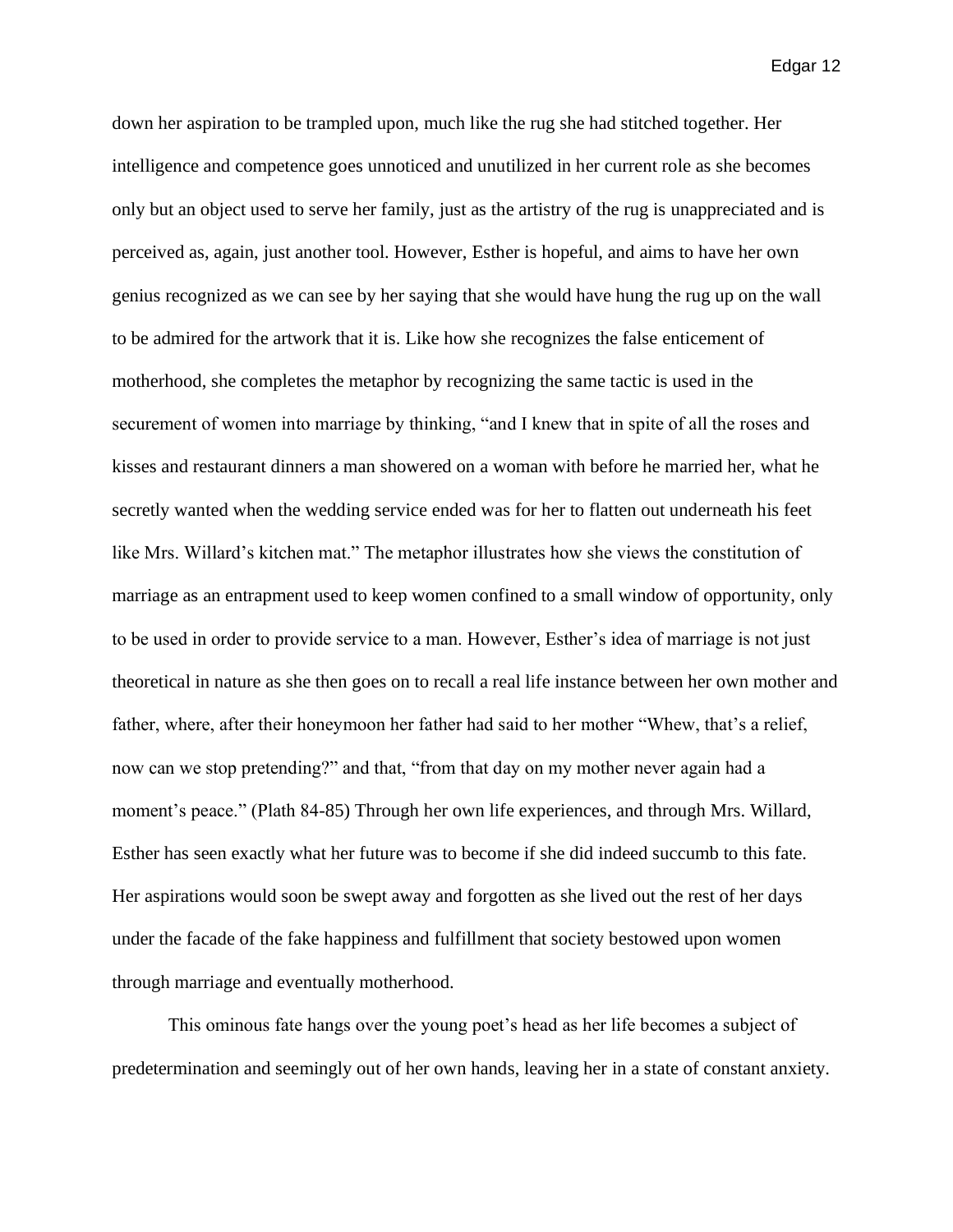All of this uncertainty eventually spawned Plath's deep resentment of social conventions. However, much like how Plath experiences mixed emotions towards the idea of both motherhood and sexuality, the same holds true to that of marriage as well. As we have established, it is abundantly clear that she despises the conception of marriage and its according gender roles, yet, at the end of the day, Plath was still a romantic being. As we can see through the many examples of her interactions with different men throughout the course of the novel, she did still long for companionship. Despite her fear of where it might lead, she continuously seeks out a man who can match both her charm and intellect and is wooed by numerous potential suitors along the way. This derives a real air of sympathy behind Esther's character, as we begin to see that it is not just what society imposes upon her that tournaments the young heroine, it is what it takes away from her as well. Just like with her sexuality and her thoughts on motherhood, we know that deep beneath Plath's hardened exterior she still experiences the same humanly desires we all do. She yearns to feel the admiration of a genuine romantic partner and likewise the warmth and pride of having her own child. Yet, her strong sense of passion and ambition will not allow her to give up on her aspiration of pursuing her dreams in literature. She is disgusted at the idea of having to choose between two things that both seem to be her god given right to experience and even further unsettled that both options are not presented to her on the same playing field as they are to men. Not only were men able to experience the joy of fatherhood without it necessarily having any ramifications on their career or other life aspects, as their wives would be the ones responsible for sacrificing their own lives in order to mind the children, but the gender bias did not stop there as they were also given a much higher chance at achieving success in fields such as literature as critics, publishers, and truly society as a whole would take them far more seriously due to these gender stereotypes.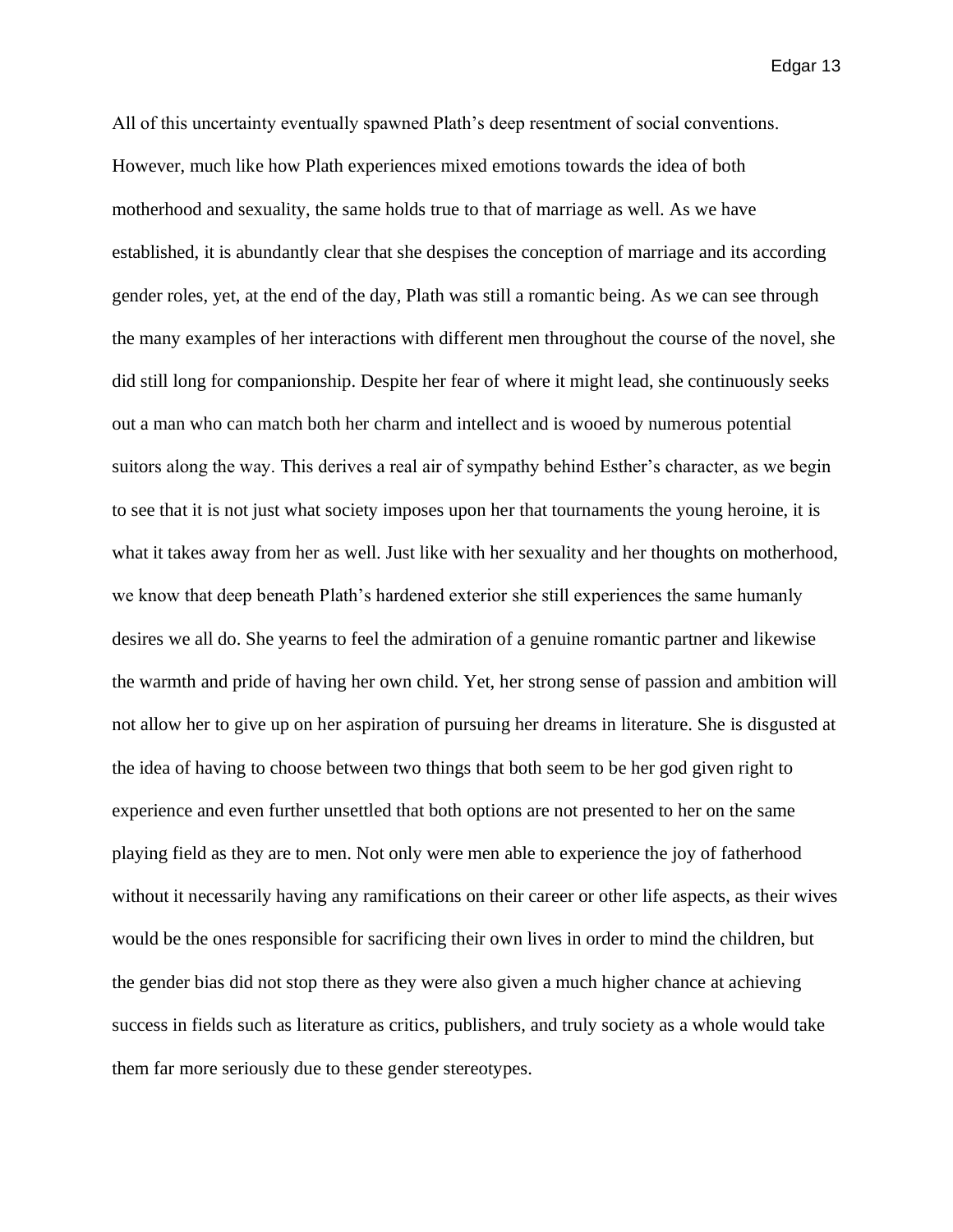In antithesis to the initially discussed fig tree metaphor, Plath later creates another similar metaphor examining the same conundrum from a more hopeful perspective. In a conversation with Buddy discussing Esther's apparent indecisiveness between her preference of living in either the city or the country, Buddy accuses Esther of being "neurotic" to which she replies, "if being neurotic is wanting two mutually exclusive things at one and the same time, then I'm neurotic as hell!" The statement seems to speak on something much more than Esther's preferred living space as the conversation immediately follows Buddy's suggestion that the two should be wed. Despite what Buddy sees it as, Esther seems to be reflecting upon the greater issue of her stance on marriage and her potential future in literature. She wants to experience all that life has to offer including both these prospects, regardless of what society tells her she can and cannot do. Yet, unlike the fig tree metaphor where she feels confined to only choosing one option, the city versus country metaphor professes a more hopeful outcome for in the midst of the debate Buddy suggests to Esther that perhaps she could just "live between them" (Plath 94-95) an approach that Esther had not previously thought of and accepts with positive consideration. For the first time, the idea of being able to live both these lives simultaneously becomes a plausible option and this is a theory that holds an eerily amount of truth in accordance to Plath's real life. For as we will see, Plath would eventually decide to do just this, and in her final years would take on the roles of wife, mother, and poet. However, unfortunately, as optimistic as the city versus country metaphor may seem, it was Plath's provocative wisdom and precognition of this potentially dangerous avenue, as described in the fig tree metaphor, that would hold up to be the dismal truth. For this path led to her eventually reckoning with her depression and discontent, but not without a gallant battle first.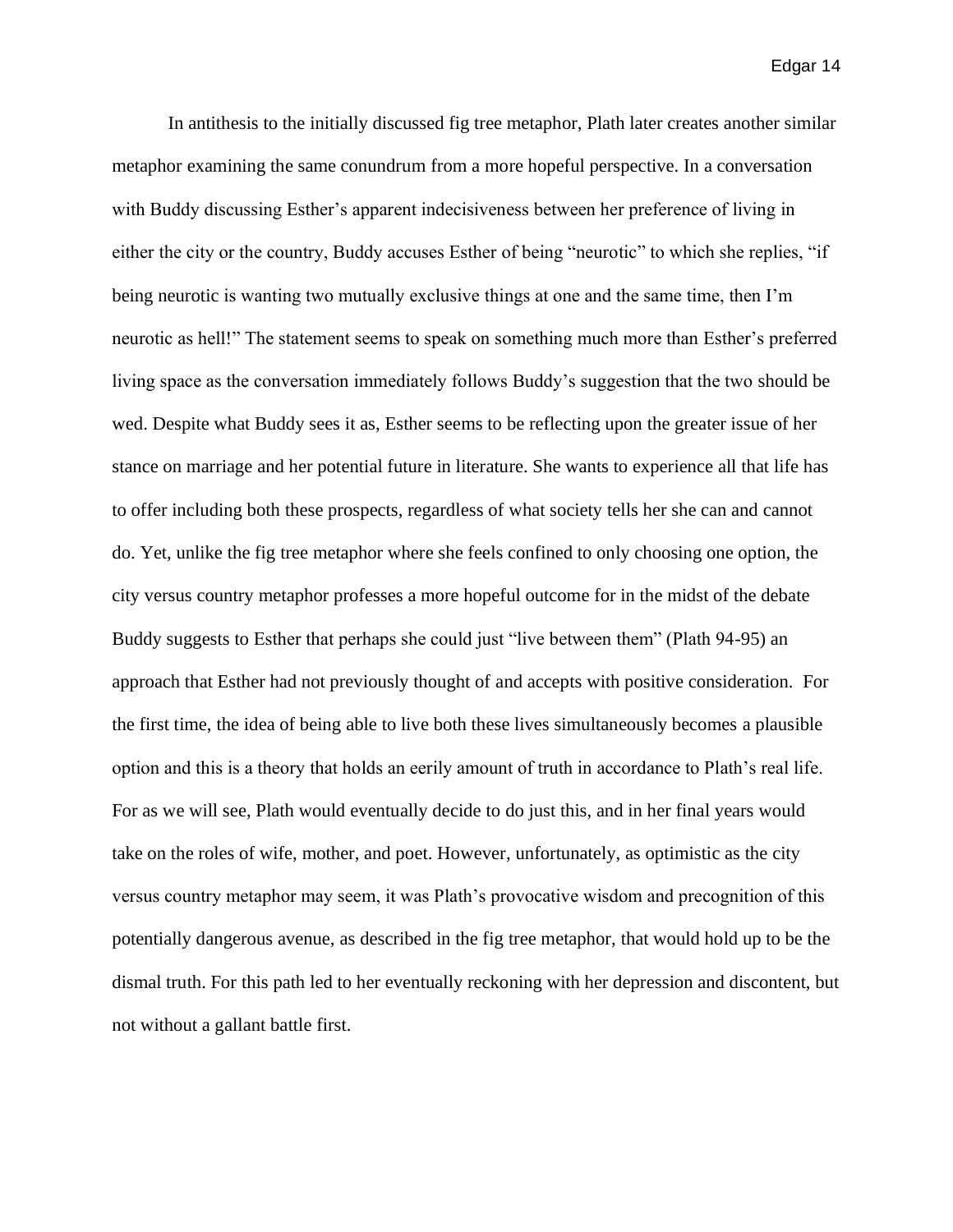Plath continues to meditate on the issue of sexuality, marriage, and motherhood throughout the rest of *The Bell Jar*, and begins to piece them together into the wider perspective of a woman's societally issued role. Although the novel maintains a steady convolution of emotion, reaching devastating lows throughout, it seems to end on a confident and brighter note as Esther is able to get a firmer hold on her mental health. Likewise, Esther's anger and disgust towards society seems to overturn her fear of outcastment and she begins to develop a sense of proactivism in how she can better prepare herself for her fight against the system. In the final chapter of the novel, Esther seems to finally lay waste to this trinity of female oppression and she does this in the form of birth control. Illegal in Massachusetts during this time, Esther's decision to begin taking birth control was far from the trivial matter we might see it as today. With the potential to be virtually exiled from society, or even worse imprisoned for protecting her rights, Esther's obtaining of the pills is almost like the equivalent to the final battles of the epics, slaying her opposer and executing the proper heroic climax her readers were itching to see. Through the scene, Esther touches on the three aspects of motherhood, marriage, and sexuality, with sexuality being the more obvious of the three, as her initial reasoning behind seeking out the pills was to finally begin truly exploring her sexual nature after becoming totally fed up with the double standards imposed upon her by the likes of boys such as, Buddy Willard. Esther previously alludes to this earlier on in the novel with lines such as, "Finally I decided that if it was so difficult to find a red-blooded intelligent man who was still pure by the time he was twenty-one I might as well forget about staying pure myself… Then when he started to make my life miserable I could make his miserable as well" (Plath 81). This was in response to an article Esther had read encouraging purity in woman as a means to protect themselves, with the theory being that men would always attempt to persuade woman into having sex but afterwards would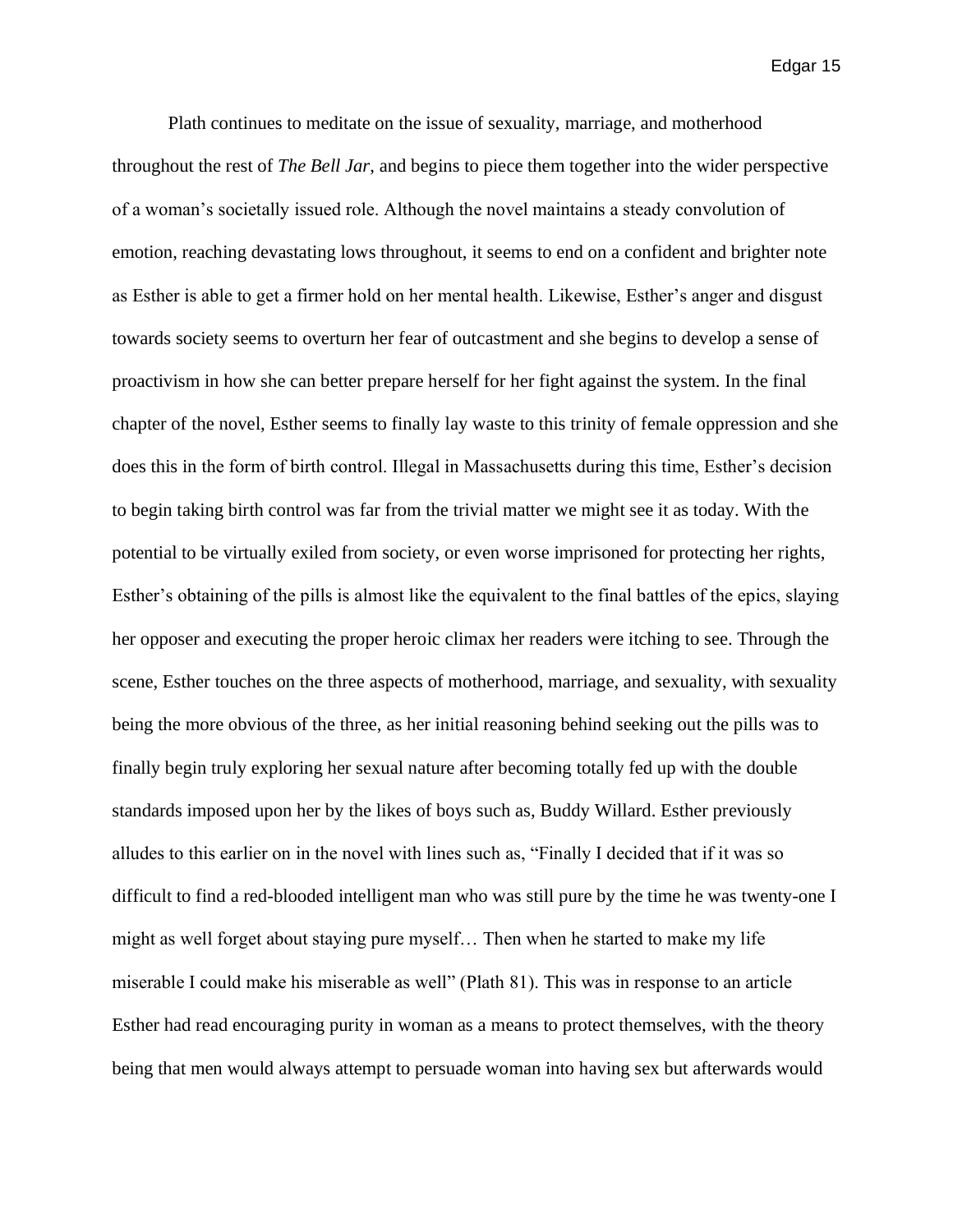lose their respect for them and believe that "if she did that with them, she would do that with other men and they (the man) would end up making their (the woman's) lives miserable." However, Esther can not help but think to herself that, "the one thing this article didn't seem to me to consider was how a girl felt," (Plath 82) and as we can see through her response, she believes that women like the author of the article are so afraid of the patriarchy that they become too caught up in attempting to protect themselves from social backlash that they forget that they have the ability to rebel against it. Esther, too, faces these same fears and doubts but as we can see through the rise of her tenacious and insurgent attitude, she looks to overcome these fears and uncertainties which she accomplishes through her defiant act of obtaining birth control.

During the birth control scene, we see how the act of getting the pills helps to expunge the anxiety that has grown within her, as for the first time she seems to get the upper hand on the monstrous system that has loomed over her consciousness throughout the novel. However, even in this moment of triumph, Esther still continues to be haunted by conflicting emotions. When questioned by her psychiatrist about her motives for wanting to be prescribed birth control, she first answers confidently that, "What I hate is the thought of being under a man's thumb… A man doesn't have a worry in the world, while I've got a baby hanging over my head like a big stick, to keep me in line." As we can see, Esther holds true to philosophy that she has developed and is beginning to take the steps necessary in gaining control over her future, her ultimate goal since the beginning of the novel. However, when the psychiatrist asks bluntly if she would feel differently if she did not have to worry about a baby, Esther becomes suddenly stricken by internal grief once more. As she rapidly flips through the pages of an issue of "*Baby Talk*" magazine and gazes upon their small cherubic faces, she seems to, once again, become lost in a trance of passion as she thinks admirably of babies and "all the little tricky things it takes to grow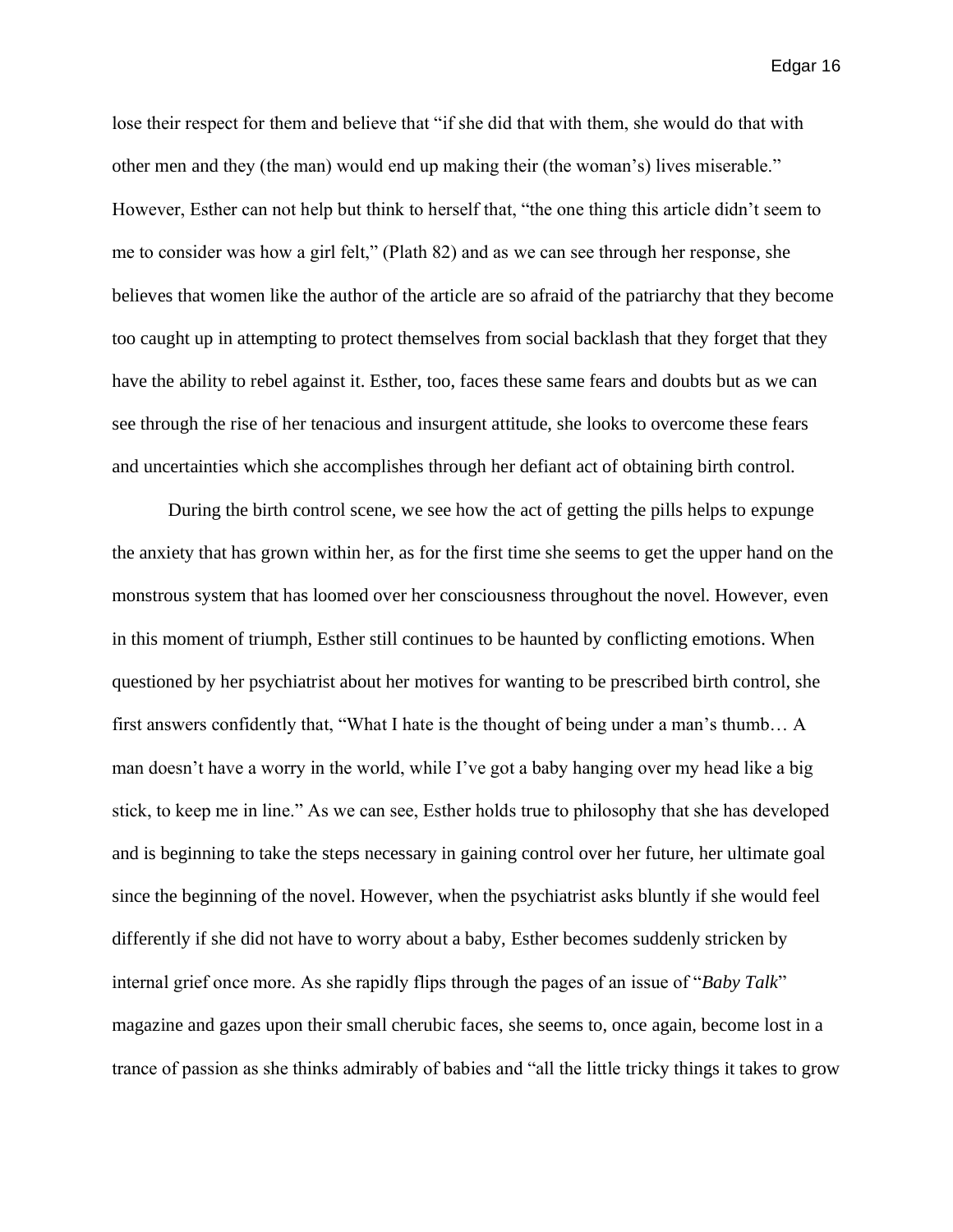up, step by step, into an anxious and unsettling world." Again, her natural maternal instincts emerge once more, as we get a glimpse of the compassion she takes upon children, urging her to be the one responsible for someday helping her own little ones to navigate through this cruel reality she knows all too well. However, she is then immediately overtaken by the imagery of "sour milk and salt-cod-stinky diaper," and feels, "a sorrow tender," thinking to herself, "how easy having babies seemed to the women around me! Why was I so unmaternal and apart? Why couldn't I dream of devoting myself to baby after fat puling baby like Dodo Conway?" Through this statement we see just how deep Esther's internal conflict has truly become, for the first time in the novel she blames herself and not society for her rejection of motherhood, an unfortunate stance as it seems to suggest that she is succumbing to her self doubt and falling into the crippling mindset which she has been so adamantly vigilant of. However, in true Plathian fashion, the self debate takes yet another, final, turn as she definitely declares, "I am climbing to freedom, freedom from fear, freedom from marrying the wrong person, like Buddy Willard, just because of sex," (Plath 221-223) and in this final self declaration, Esther once and for all casts off the shadow of society's gaze and her own self doubt, walking out of the novel a free woman, untamed with the world as her oyster.

*The Bell Jar* offers an in depth view into Plath's consciousness during this key early period of her life, setting up the stage for her beliefs and hopes for her future. However, as we know, her life did not exactly pan out in the way she had initially desired. Like in the previously discussed country versus city metaphor, Plath would eventually attempt to simultaneously experience the lives of both family woman and professional writer, however, just as she had feared, her career in writing began to drown due to both her devotion to family life, as well as the degradations of her works by a misogynistic society. It is also true that Plath's strong femenist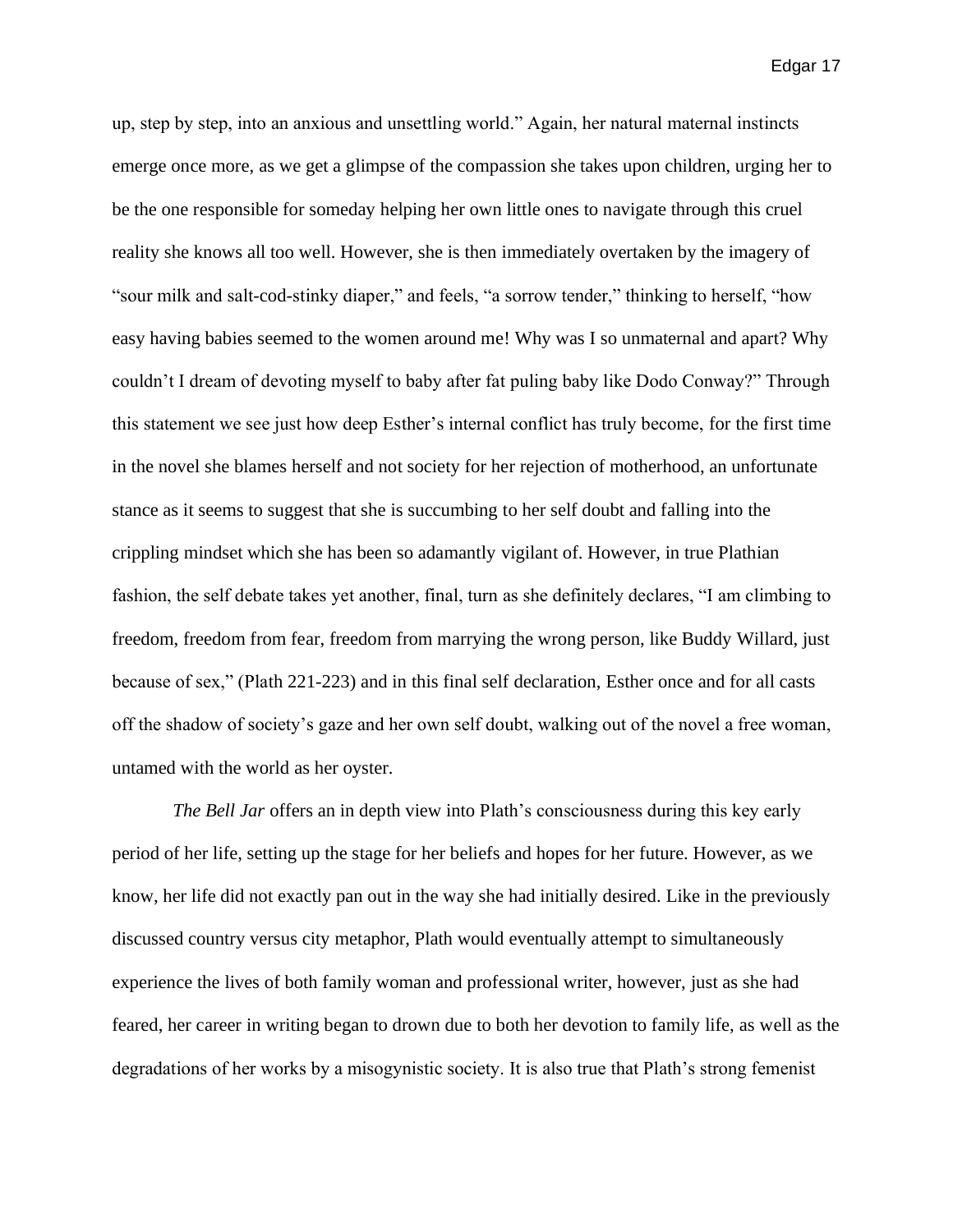outlook on life was not always as evident as her, already convoluted, mindset was made out to be in, *The Bell Jar*, and the fact of the matter is that her internal conflict ran much deeper than as presented in the novel. Now, in order to truly understand the roots of Plath's struggle that led her into the position of feminist icon, it is imperative that we first take a step back and examine the more specific foundations of Plath's internalized conflict, beyond the issue of society itself.

Starting from a young age, Plath possessed a genius level of intellect and was a natural wordsmith who longed to follow in the footsteps of the great poets before her. She began to craft poetry and short stories at just five years of age and would be the recipient of copious amounts of awards and titles for her academics and literary enduvers during both her primary and secondary education. However, typical of the times, she was raised in a conservative household and seemingly was immediately subjected towards traditional views, including family roles and a woman's place within it. Plath, herself, quickly began to inherit this scripted fate of societally implemented gender roles as we can see through early accounts of her life detailed in, *Rough Magic*. Thanks to journals kept by Plath since her childhood, Alexander writes, "On January 17, 1947, she (Sylvia) lost in her attempt to become class secretary. Five days later, a boy defeated her for first place in a spelling bee; she was appeased somewhat as she wrote in her diary, she believed it was always better for a boy to be ahead of a girl" (Alexander 49). Whether or not this is how Plath truly felt regarding the matter or if this was her method of coping with the idea that her brilliance may never fully be recognized by society based solely on her gender, this mindset would continue to persist through Plath's childhood and into her young adult, where she would then begin to inherit more of the feminist characteristics presented within *The Bell Jar*, after having continously experienced this sort of degradation repeatedly. This seemingly uncharacteristic mentality that a young Plath often displayed may be quite bemusing to fans of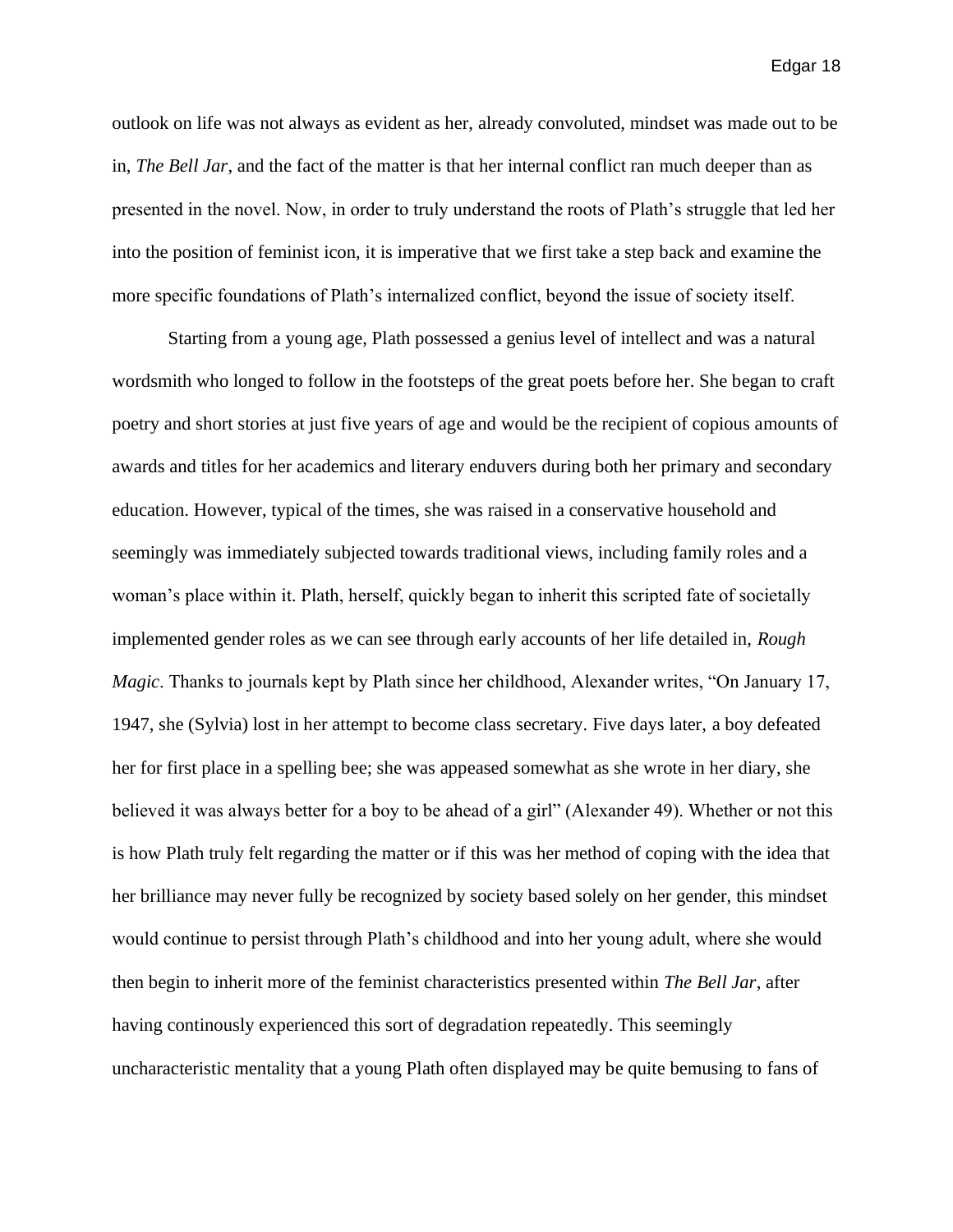her's who are familiar with her work but yet unfamiliar with her life aside from the more well known factors, as it a far cry from the empowering feminist motif of her later poetry and novel. Yet, much of the anger and resentment that stemmed from the conditioning of this mindset upon her, versus her strong willed confidence and sense of belief in her ability is truly what made Plath's most renowned poetry so powerful and indeed did derive from this internal battle that would rack her consciousness throughout her life.

We can see through, *The Bell Jar,* how Plath would begin to form the antiestablishment feminist mindset that would grow into the subject of her greatest works. However, through accounts of her early life, we can also see that, from the start, Plath's perception of her ability and potential future as an intellectual were clouded by sexist undertones bestowed upon her and that throughout her life, she would continuously go back and forth between these adverse beliefs. It is also important to keep in mind that Plath began writing her novel after already faring a formidable amount of societal abuse and that during this process she had developed a more combative mindset than she may have actually had during the time of the events discussed within it. Infact, it seems that Plath may have struggled far more vehemently in terms of finding her self confidence and rebellious spirit than as depicted in the book and was often recorded as giving in, if not, desiring the subjects which she had opposed in *The Bell Jar*. Backtracking to her issues with her sexuality, as thoroughly documented throughout *The Bell Jar*, Plath was acutely aware and rebelled against societal double standards on male and female sexuality. However, Plath's personal issues regarding sexuality ran much deeper than as fully presented in the novel. Her sexual urges were recorded as being far more aggressive and distorted in nature and she seemed to have often felt a sense of dependence for male approval. Her relationship with her father, Otto Plath, or lack thereof, could be deemed as the root of this early sense of submissiveness towards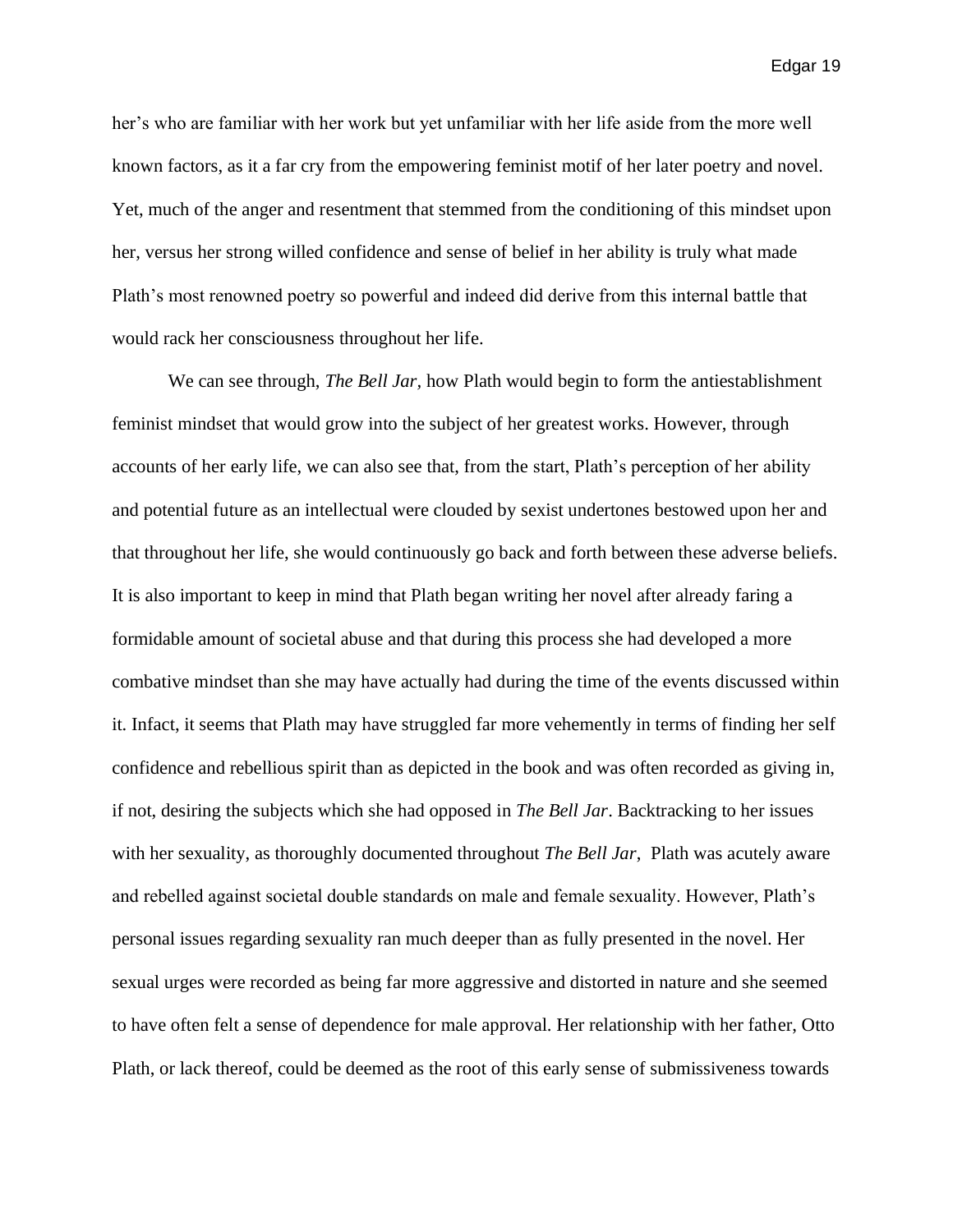the patriarchy. Both her brief time spent with him, as well as his untimely death left her desperately yearning for a paternal figure which, in turn, would later complicate her own understanding of what she was seeking in a partner.

As a child, Plath recalls that her father "was an autocrat" and that she both "adored and despised him" (Alexander 138). He was the authoritarian head of the household and she was constantly seeking his praise and approval. Already, Plath was beginning to see the male figure as a source of power and dominance within her world, something that would complicate her own sense of belonging in her future. Otto was an entomologist and beekeeper and in the documentary series *Voices & Visions*, produced by CVH in 1985, Sylvia's mother, Auriela Plath illuminates the relationship between Sylvia and her father through an example of one of their early interactions, stating "He could catch bees and they wouldn't sting him. He caught a bee and held it to her ear and she heard the buzzing, then he let it go. She thought it was very wonderful, her father was very masterful. He could catch bees and they wouldn't dare to sting him" (31:00). Just as many children do, she viewed her father as an almost untouchable godlike figure, a towering image of discipline and perfection and since he had died when she was just nine years old, this adolescent perspective of him became engraved within her mind, as he never lived long enough for her to see him for his flaws. Already plagued with the undecipherable grief of a child who has lost a parent, Plath's confusion and apprehension only evolved as she turned into a young adult, as her developing sexuality became muddled with her longing for a domineering father figure, creating the perfect storm to set Plath up to eventually fall victim to this patriarchal system, despite her valiant attempt to fight against it.

Sexuality is fluid, it is what we make of it. We all have our own personal expectations and desires of what we wish to fulfill through it. Growing up as a female in the mid 20th century,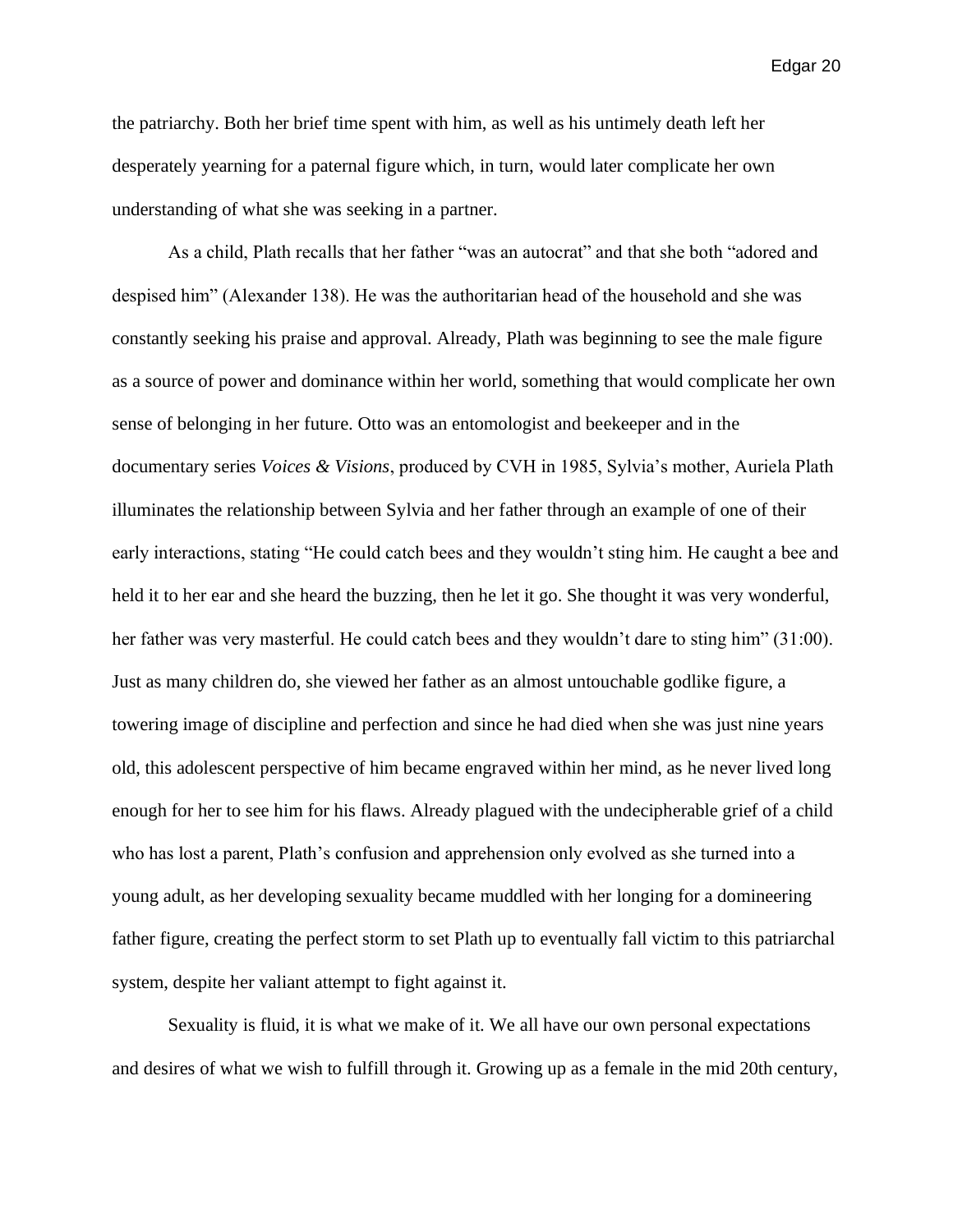Plath's conception of her budding sexuality was already difficult enough to process as societal double standards issued women to repress their seuxality as explained within her novel. However, Plath's own specific journey proved all the more difficult as her longing to fill the void left in her father's absence became intertwined into her developing sexuality. Without the ability to experiment and through trial and error find a truly suitable companion for herself and seeing as she viewed her own father as an autocrat it would dually seem fitting that this was too a quality she would seek in her ideal man. She became caught in a foreboding cycle of seeking out men to play both father figure as well as romantic partner and by the time she was able to take control of her sexuality, this idealization had already been so deeply embedded in her consciousness that it was too late to simply shake off. Paraphrasing Plath's own words written in her journal, Alexander writes in, *Rough Magic*, "she longed to be dominated by a man, for only then, she said, did she feel she could be dominant" (Alexander 55). Just as Plath's father had ruled tyrannically over the household when she was a child and she spent her days grasping for his consent, she began chasing this same dragon in the form of her libido. Although, to her, this was not a signal of weakness or submissiveness, in fact it was quite the opposite. She viewed her sexuality as an uncontainable force that could only be tamed by a man of hardened stature like her father, nonetheless, tamed she internally wished to be.

In her journal, Plath wrote of how "she needed a man who was physically a colossus, who, mentally, would not be jealous of her creativity in fields other than children" (Alexander 102). She became obsessed with this idea of the "colossus," her image of the man she needed to fill this imperceptible role left by her fragmented childhood memory of that stability she felt from the control her father once had on her life. However, as she became older, she grew impendingly closer to achieving this desire through every man she dated and eventually came to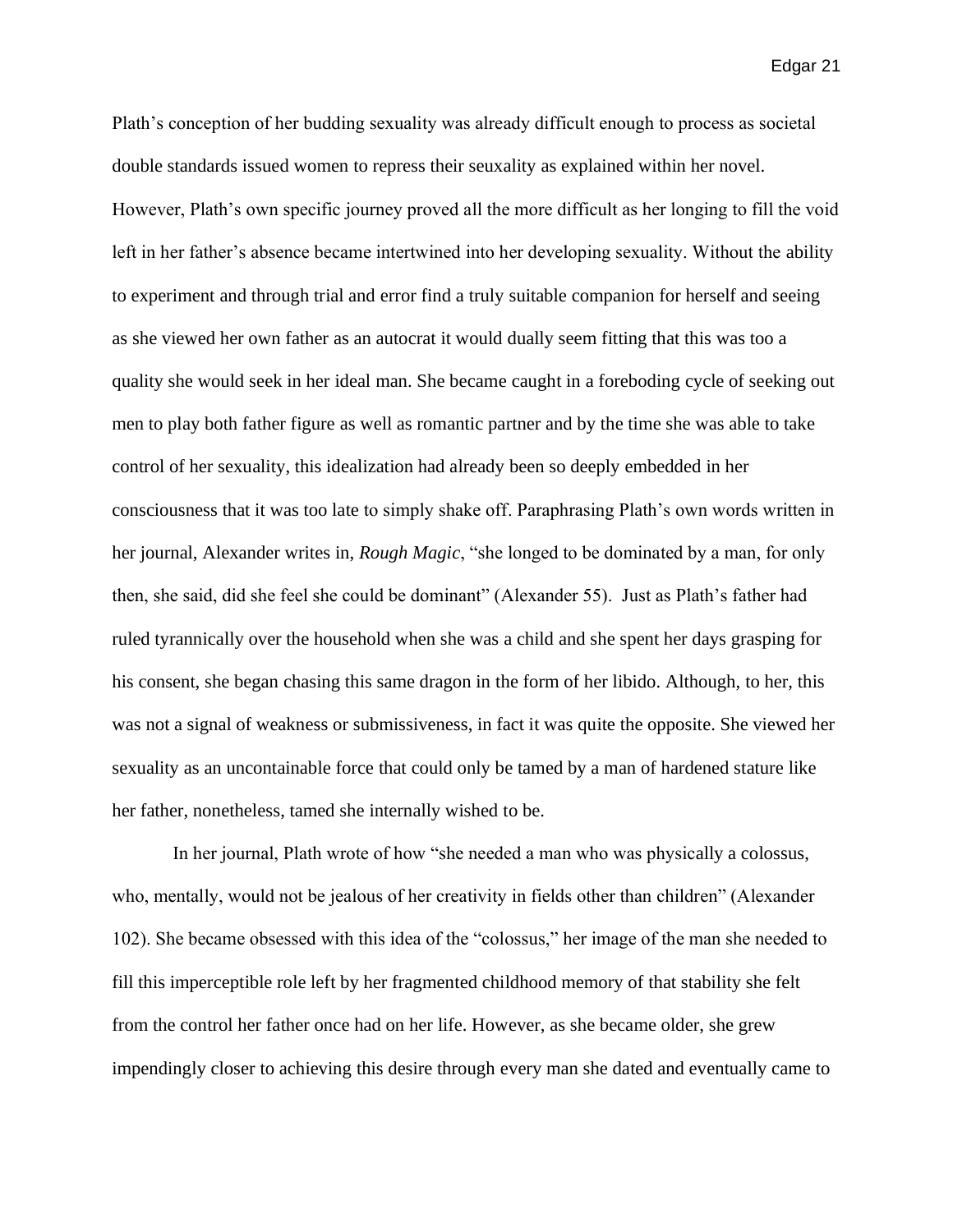a realization of exactly what she was doing. As told in The *Bell Jar*, Plath describes the moment she came to this revelation during her relationship with Constantine, a young man who is what she perceives to be the pinnacle of male beauty and machismo and is based on elements of several of her real life relationships. She writes that during a moment of affection between the two that, "I felt happier than I had been since I was about nine and running along the hot white beaches with my father the summer before he died" before painfully realizing that since her father's death, "I had never been really happy again" (Plath 75). Although, be it how it seems, the epiphany was not one of pure bliss as Plath would also recognize the danger of correlating her childhood grief with her newfound sense of romance. The men that she had dated that resembled the colossus in her head came also with the ego and misogynistic mindframe to match which she was becoming all too familiar and dually weary of. As detailed in *Rough Magic*, Sylvia is quoted as stating, "I rail and rage against the taking of my father, whom I have never known... I would have loved him; and he is gone... I must beware of marrying for that reason" (Alexander 183). She knew that laying her emotions in the hands of men like this was a great risk, for just as a man could emulate the happiness of her father's lost presence, they too could reopen the feeling of the abandonment she felt through his death by leaving her. This revelation served as a great turning point in her mindset for she was now able to see past the guise her own subconscious had laid upon her and was beginning to feel a powerful urge to take back control into her own hands. However, this would prove to be more difficult than intended, for not only was she fighting this battle of will within her own consciousness, but she still had to face the larger issue of society looking down upon her, watching her every move, and demanding her to follow its structure.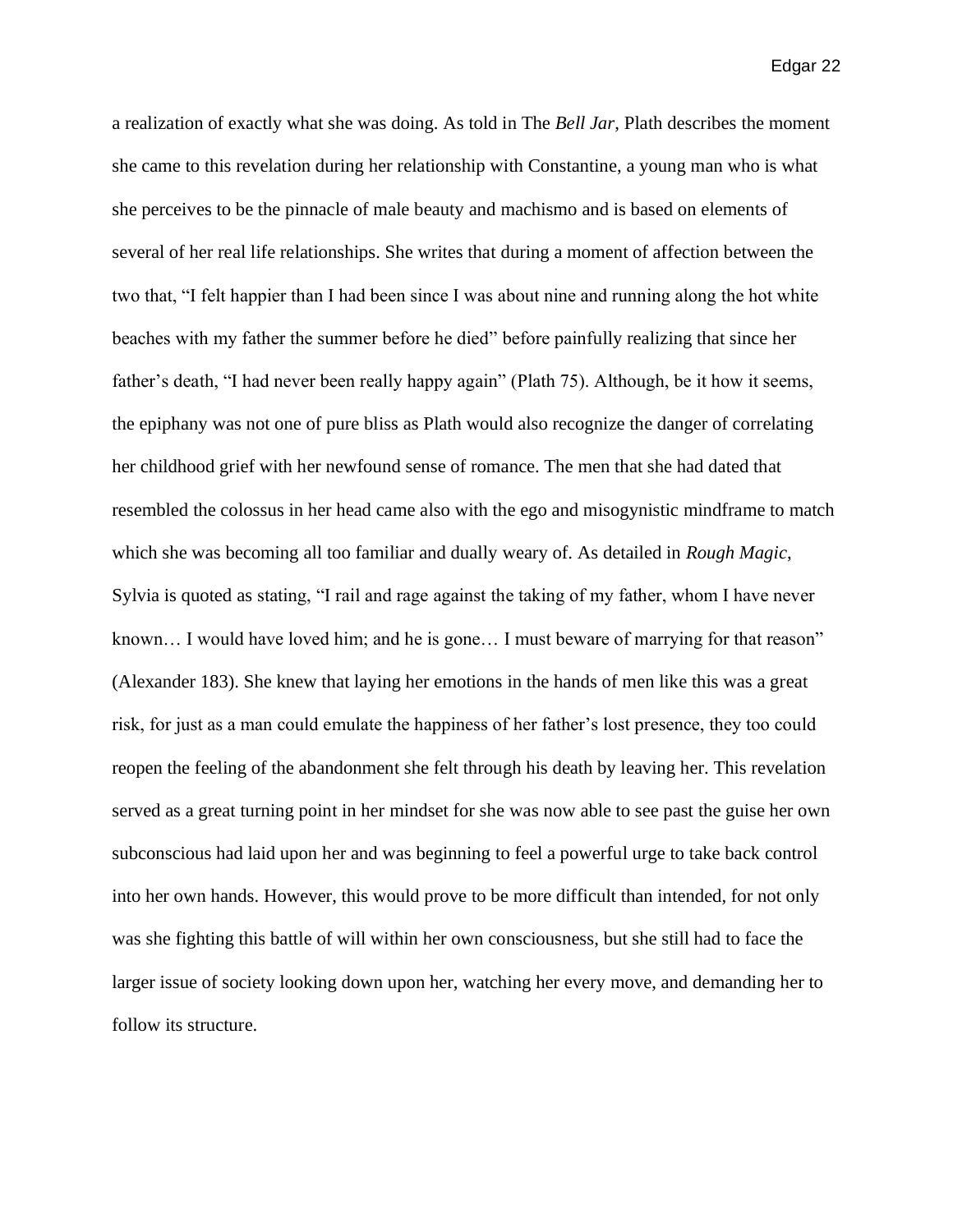Having become aware of the disposition that she had formed in the mourning of her late father, Plath would reflect on this within, "The Colossus," the headlining poem for her debut collection of poetry published in 1960, *The Colossus and other poems*. Within the poem, Plath envisions the presence that her late father still holds in her life as a literal gargantuan statue with the poem's narrator spending her days grooming and restoring the relic's deteriorating state. The narrator appears as a prisoner to the overwhelming task which she feels obligated to take on, shackled by her devotion to keep up the image of the massive sculpture. However, from the opening line alone, "I shall never get you put together entirely," (1) we know that, despite her best efforts, the narrator realizes that she will never be able to return the statue to its original glory, yet, she can neither allow it to fall just the same, putting herself in a sort of limbo. Throughout the poem, we can feel the resentment the narrator feels in her position as she jests the titan with lines such as "perhaps you consider yourself an oracle, mouthpiece of the dead, or some god or other" although, throughout all her years of laboring over him she becomes "none the wiser" (6-7  $\&$  10). However, despite her resentment she cannot escape the shadow that the figure has cast upon her and continues to be drawn in by its force. Lines like, "I crawl like an ant in mourning" (12) showcase the sheer size of the statue alone, symbolizing the astonishing amount of power she views her father, even in death, still holds over her. The scale of the tower force is massive, dwarfing her own size in comparison and leaving her helpless as her life becomes overshadowed by the masculine figure before her. The poem illustrates Plath's desire to break free from this curse, however she makes it clear that the authority of her father, and seemingly, the patriarchy as a whole, has over her is too powerful for her to overcome at this time, for, "it would take more than a lightning-stroke to create such ruin" (22-23). The poem ends with a pessimistic finish as she writes, "no longer do I listen for the scrape of a keel on the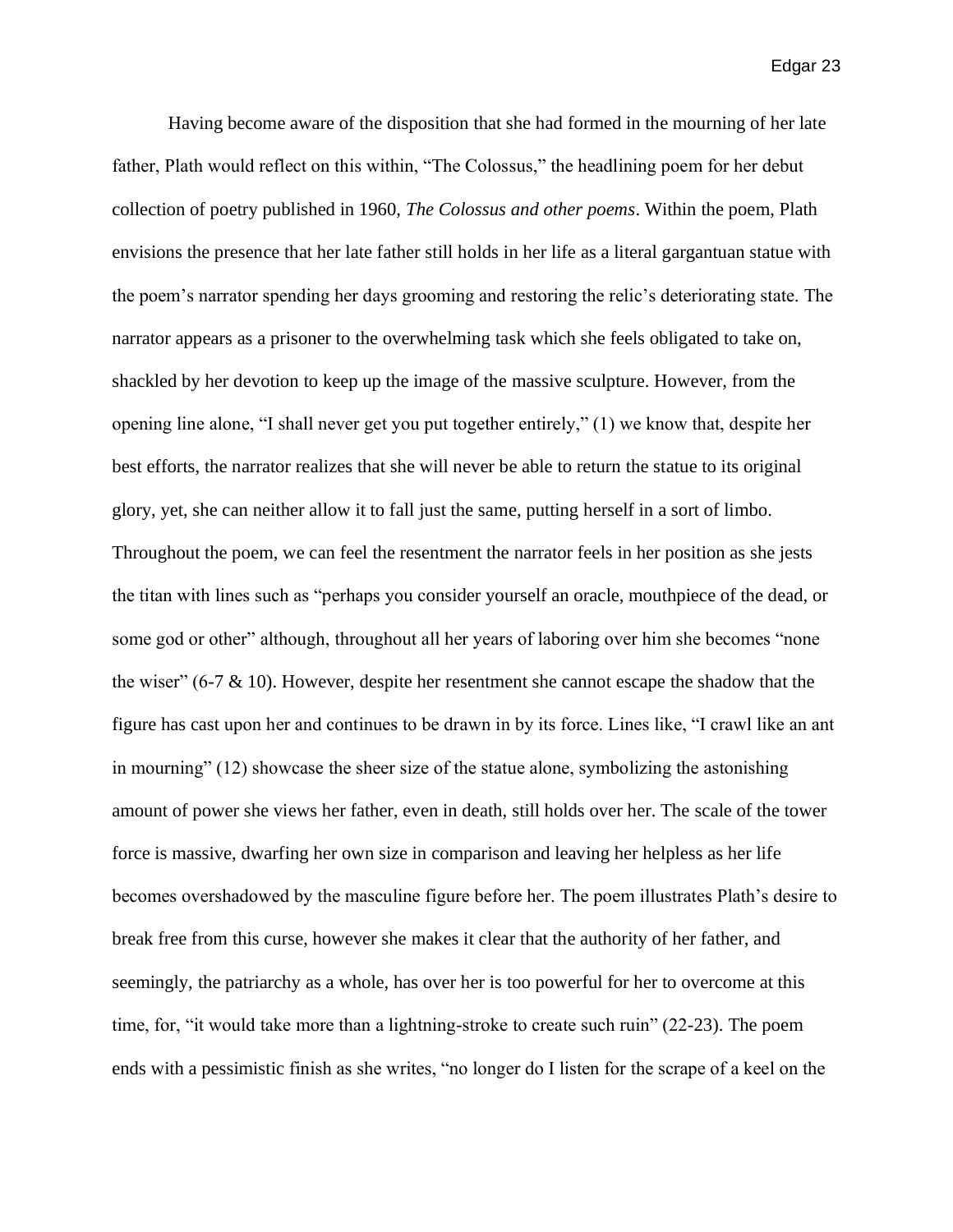blank stones of the landing" (34-35) signifying that she has lost all hope of ever escaping this fortune and will spend the rest of her days a slave to this overpowering mindset.

Unlike *The Bell Jar*, "The Colossus" shows us the losing side of Plath's internal struggle, one where she does not have the power to overcome the mighty force which opposes her. Although she keeps the same fighting spirit inside of her, the foe is just too great for her to triumph over and she unwillingly succumbs to its presence. Plath's view on this predicament proves to be extremely complex for as her subconscious ushers her towards laying down for the patriarchy, we know from *The Bell Jar* and even from lines within, "The Colossus" that Plath is self aware and despises this part of herself, however this only adds to her depressive mindframe, making her become more susceptible to her weaknesses. This is an important aspect in the grand scheme of Plath's story as it sheds a new light onto the troubling mindset which she faced throughout her life and offers a sort of justification as to why she would eventually give in to the system that she had been protesting against. However, this is only but a portion of the reasoning behind Plath's decision to, for a while, lay down her pen and assume the role of wife and mother in her late twenties. As much as she struggled with the pressure from society to find a spouse and settle down, she was also discouraged in her ability as a writer by this same patriarchal system. In fact, as we know, Plath's burning desire to have her literature recognized was her life's purpose and driving motive behind her rebellious spirit and when it became evident to her this colossus, in its many meanings, would continue to do everything in its vast power to make her feeling as small, insignificant, and as helpless as it did in the poem, she would would begin to feel hopelessly discouraged in her ability to overcome.

Although tremendously talented, throughout the years, Plath became unnerved in her potential in writing, an issue which goes back further than the rejection of her works by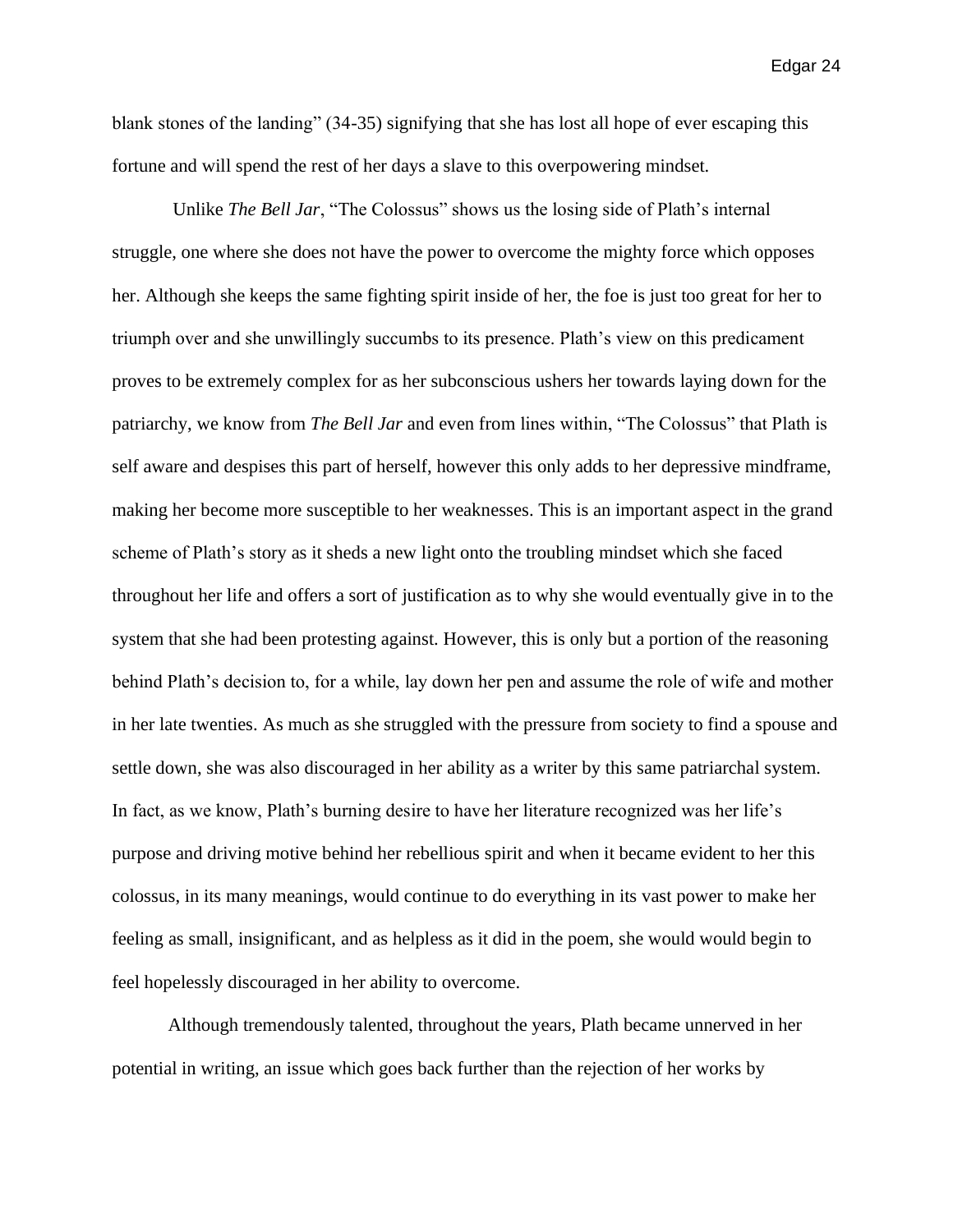publishers and national outlets. Plath herself would eventually concur that this problematic mentality of her's could be traced back to her childhood and specifically targets her mother, Auriela Plath, as the main offender in the enforcing of it. However, like most aspects of Plath's complicated existence, her relationship with her mother comes in many layers and ranges in emotion. Anyone who has read Plath's well documented letters with her mother will realize that Auriela was Sylvia's closest friend and confidante throughout most of her life. It is also abundantly obvious that Auriela cared deeply for her only daughter and genuinely wanted what she thought was best for her. In fact, the truest sense of irony in the situation is that Auriela was a single mother following the death of her husband, Sylvia's father, Otto Plath, and raised both her children, including Sylvia's brother, Warren, while simultaneously maintaining a job as a grade school teacher. She was living proof that a woman could indeed have both a family and a successful career and was a fine role model for Sylvia in this aspect. Despite this, Auriela struggled tremendously during this time and having felt the hardships of being a single mother she was gravely concerned about her daughter's future and throughout her life would push her to take a route that would offer her security, even if that meant, as Sylvia would perceive, discouraging her from pursuing her career in literature. This would eventually begin to cause a massive strain on their relationship and amplify Sylvia's worsening depression. Although, based on how we look at this, it is all a matter of perspective, and Aurelia perhusly denies any claims of attempting to sabotage Sylvia's career and was deeply hurt by this accusation, especially with her depiction in Sylvia's novel, *The Bell Jar*. In an interview with the *New York Times*, Sylvia's mother, Aurelia Plath, describes the unbearable stain that the novel left on both her conscience and reputation, saying, "I just can't escape it. The warm greeting until the name strikes them and they think of '*The Bell Jar*,' and of Mrs. Greenwood, the uncaring mother" (A. Plath). However,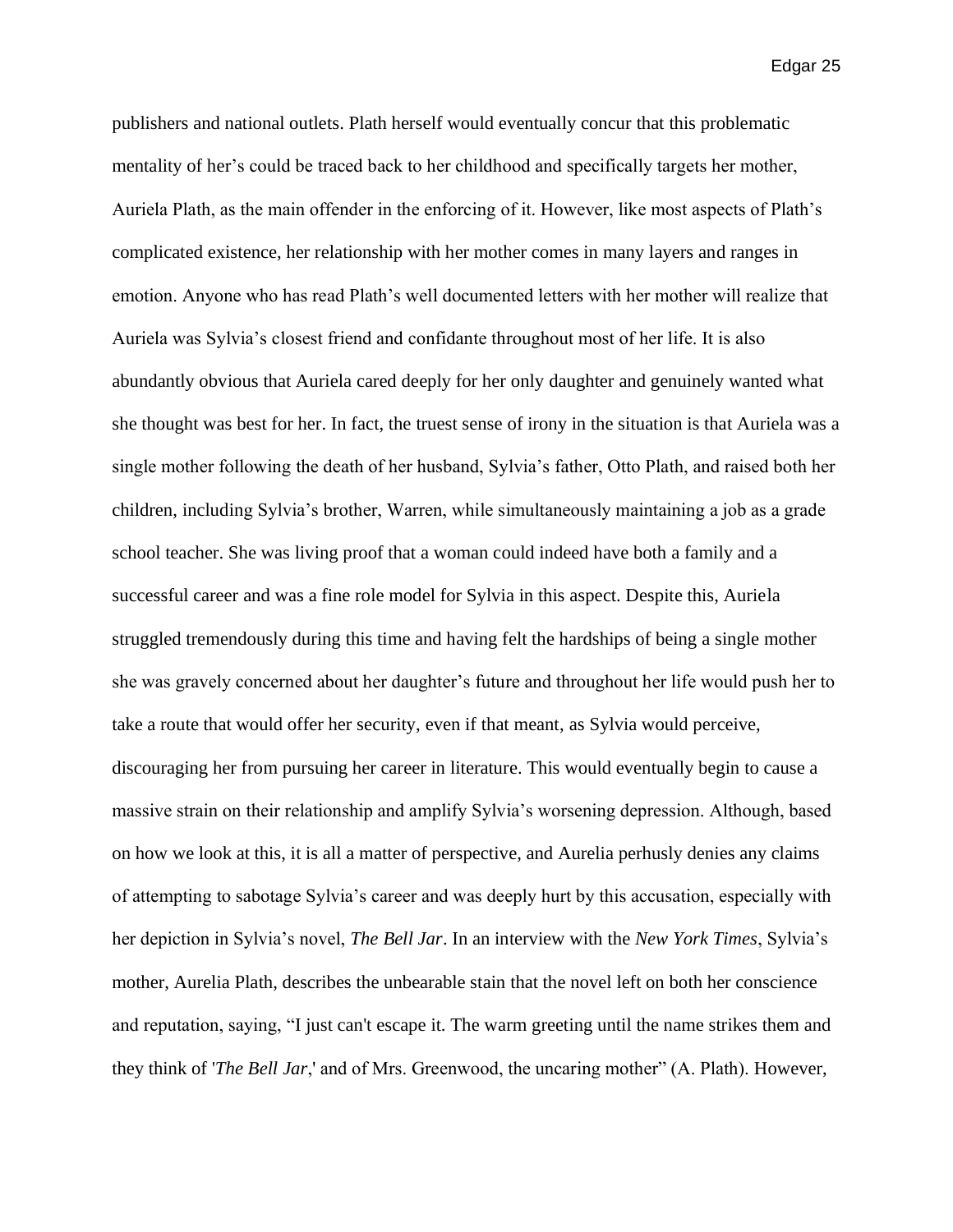it is clear enough from Sylvia's literature alone that she began to view her mother as manipulative and controlling as well as unsupportive of her goals in writing. But it is important to keep in mind that Sylvia was far from mentally stable and her views on her mother's apparent villany may or may not have been altered by her own depression. Regardless of whether or not Aurelia truly behaved like the monster that Sylvia depicted her out to be, this is how Sylvia felt, and it was real enough to her to influence her own emotion and perspective, and therefore, is valid for discussion and consideration.

A fine point to enter this discussion lies in the difference between their accounts of Sylvia's inexplicable rejection from a Harvard summer writing course, one of the main events leading up to her first medically documented sucide attempt in 1953, which in and of itself is an early example of how society would continuously reject her genius. According to Alexander, who had spent months interviewing Auriela herself for his biography, *Rough Magic*, during this moment Aurelia had "chosen her words, tone, and occasion carefully" and had told Sylvia that, "Frank O'Connor's class at Harvard summer school was filled and that you will have to wait for next summer to register for it again." (Alexander 118) By Auriela's account, she had been gentle and even slightly twisted the narrative in order to spare her daughter's feelings and not bruise her confidence in her abilities. However, Plath (Sylvia) recalls this as happening quite differently through her version of the event as told in, *The Bell Jar*, stating that her mother, "climbed behind the wheel and tossed a few letters into my lap, then turned her back… 'I think I should tell you right away… 'you didn't make that writing course.'" (Plath 114) Sylvia's depiction of the event showcases her mother as being cold and insensitive toward her daughter during this crucial moment. Auriela's inability to even face her or offer any sort of condolences suggests that she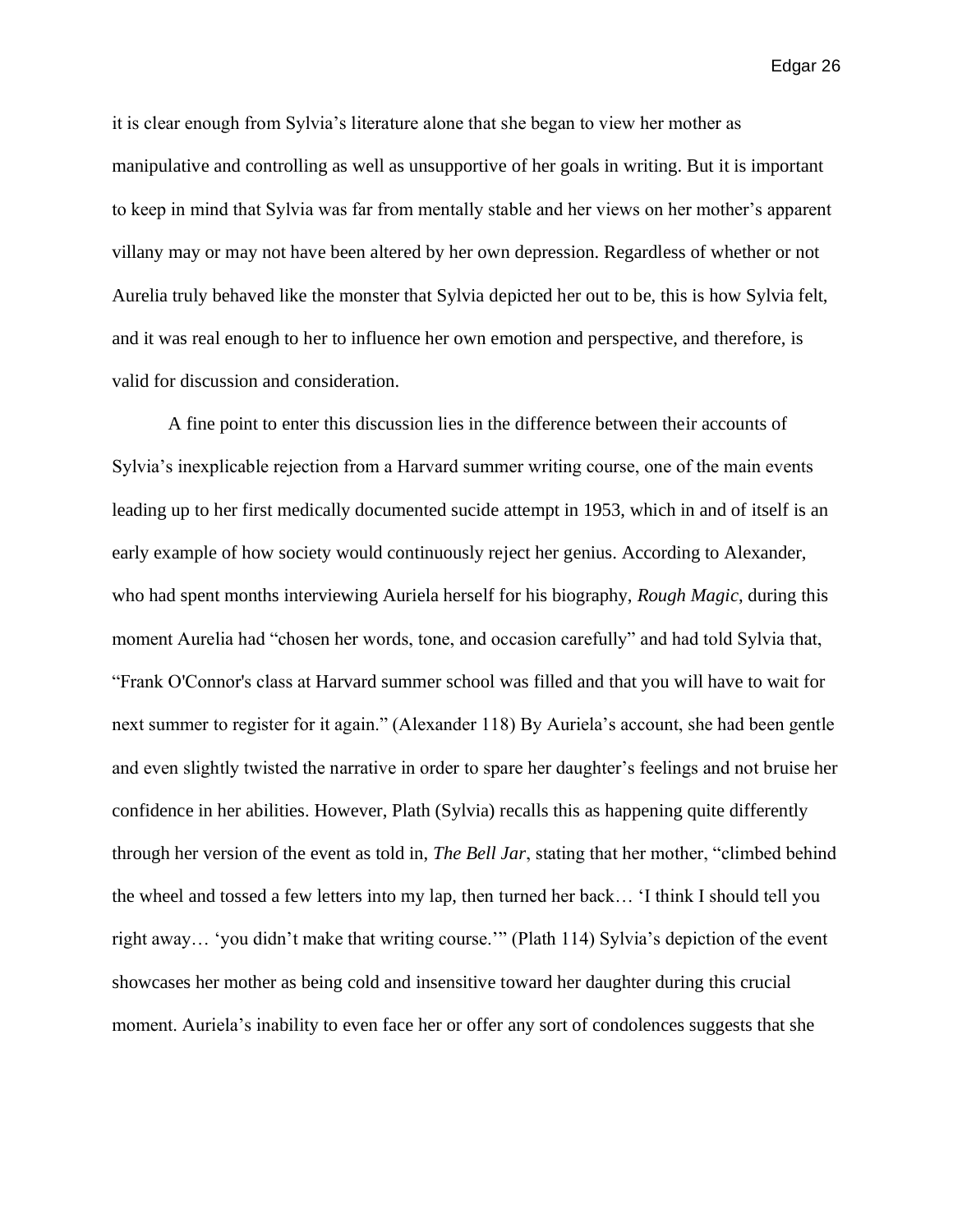cared very little about her daughter's ambitions, perhaps rather suggesting that she should move on from her dreams of becoming a writer and seek a more realistic life path.

This idea becomes more solidified throughout the coming pages as shortly after, Esther, Sylvia's literary persona within *The Bell Jar*, begins to attempt writing a novel in order to take her mind off of the blow to her confidence and continues to pursue writing regardless. However, her mother seems weary of this decision given Esther's obvious decline in mental health since the rejection. Her mother does not outright discourage Esther from writing the novel however instead suggests, as Sylvia states, that, "my mother had convinced me to study shorthand in the evenings'' as that way she would be "learning something practical as well." (Plath 121) The proposal, although probably made in good measure, can also be seen as yet another stab at Esther, as the use of the word practical implies that her aspiration of writing is not truly a tangible option. We can see how Plath would begin to conceptualize the source of her own self doubt stemming out of the societal denial of her ability backed by her mother's supposed endorsement of this belief. However, it is not totally valid to assume that her mother had a malicious intent in doing so. As written in, *Rough Magic*, in a direct quote from Auriela during an interview with *The Globe* following Sylvia's first sucide attempt shortly following the events discussed, Auriela states, "Sylvia had set standards for herself that are almost unattainable. She's made almost a minor obsession of fulfilling what she believes her responsibility to her sponsors, and I am gravely concerned for her'' (Alexander 123). What we can get from this is one of two things. On one hand, we see a mother who is issuing a cessation to her daughter's career not based on her belief in her capabilities, but her concern for her mental health and overall well being. On the other hand, it is simply a conformation in Sylvia's theory of the later, in which case, could be seen as an equal or an even greater attribute to her depressive mindset than the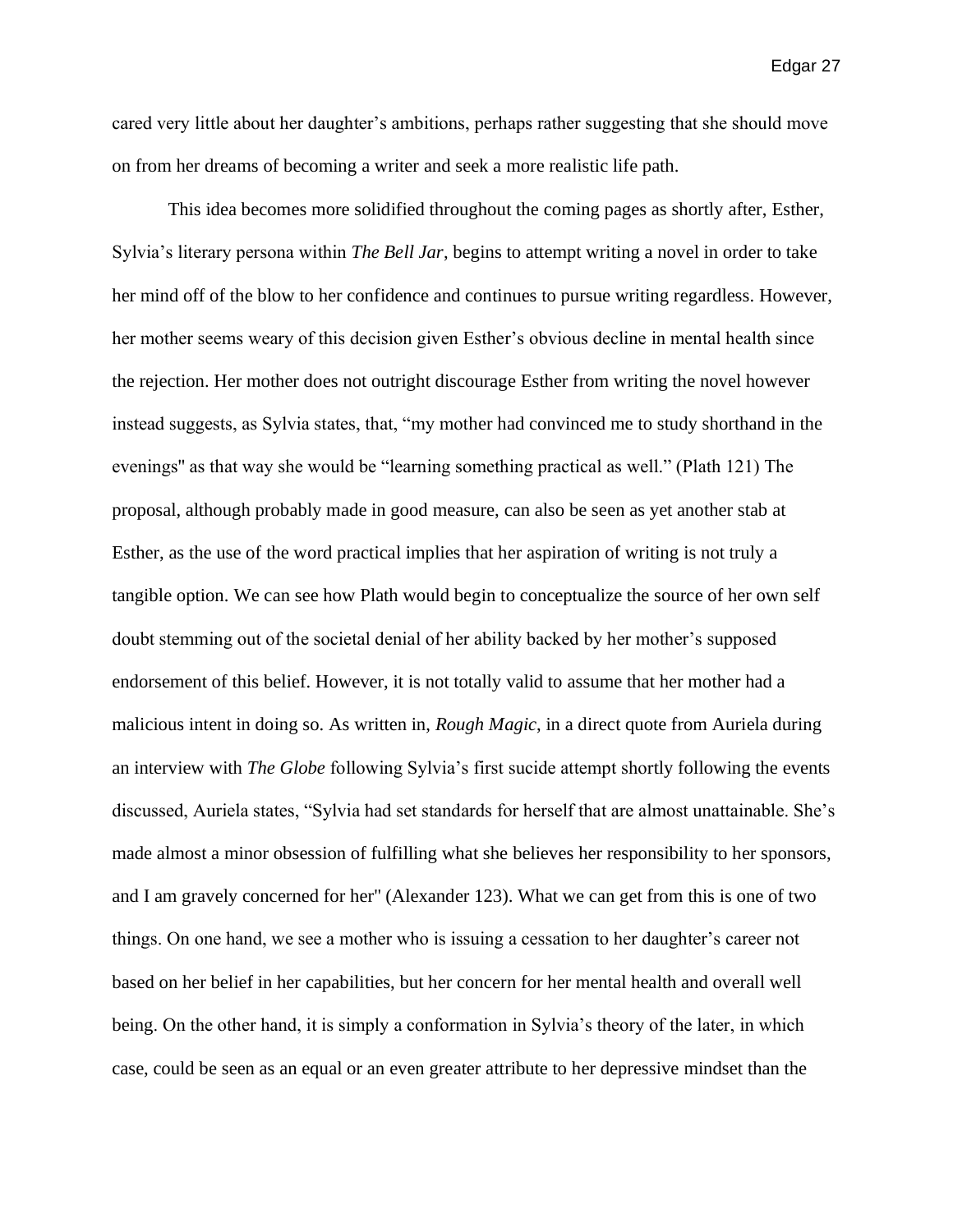rejection itself. Clearly, we know what Sylvia herself believed as later in that passage she lay awake listening to her mother snore, thinking to herself that, "The piggish noise irritated me, and for a while it seemed to me that the only way to stop it would be to take the column of skin and sinew from which it rose and twist it to silence between my hands'' (Plath 123). This slightly morbid imagery relaying through Esther's head demonstrates resentment towards her mother but even more so, seems to infer something far more sinister as the act of cutting off her mother's breathing may even indicate that Esther is picturing herself murdering her. Esther has clearly developed an internal hatred for her mother that she herself even explicitly confirms later on in the novel.

Plath would later go on to scribe the poem, "Medusa," one of her critically acclaimed Confessional poems written in the months before her death which would appear in her posthumous collection published in 1965, *Ariel*. In it, an older, more seasoned, Plath distances herself from her mother and the influence that she had tried to take upon Sylvia throughout her life, symbolizing her as more of a force than an actual person. She describes her mother's grasp as "paralyzing" and "squeezing the breath from the blood cells," (30 & 32) which could be in regards to the confinement she felt her mother had placed her in by smothering her capability with her constant worrying. It also seems to take on the greater concept of society as a whole's restraint upon her talent through the embodiment of her mother who she perceives as the personification of it. However, at this point in her life, Plath was far past the point of lying down for her oppressor and in the final line of the poem declares, "There is nothing between us," (46) shedding off the immobilizing stricture that she had been succumbing to her whole life. She really did hold true to this epiphany as well, for in the months to come she would continue to unload the resentment she had been harboring from a young age onto the society that had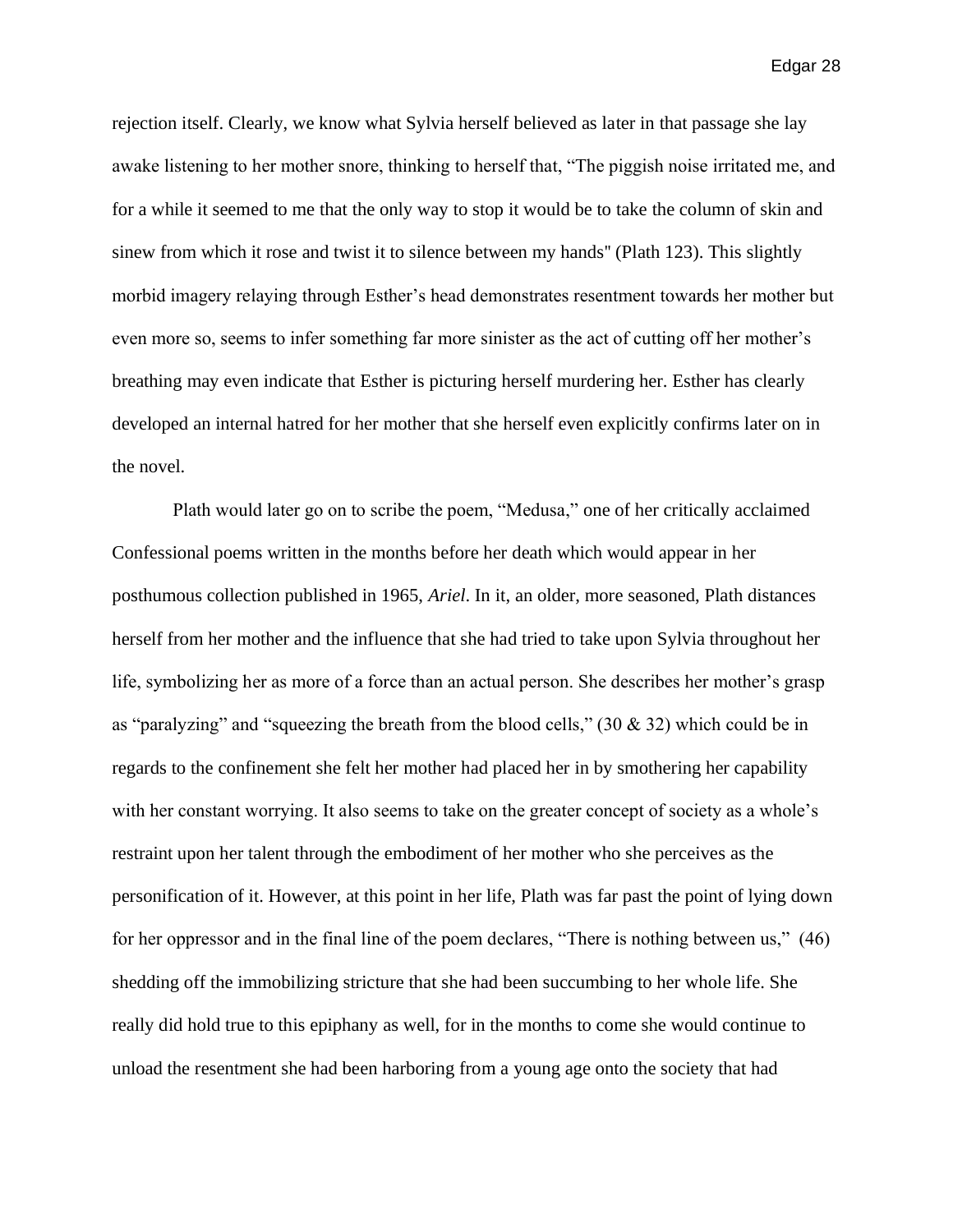forsaken her through the words of her poetry. Through how Plath regards her mother within her literature and even judging by the real life accounts of how she had been raised, it is fair to say that Plath views her mother as a co-conspirator in her downfall. As one of, if not, the greatest source of female inspiration in her life, Auriela can be seen through Plath's text as the original source of Sylvia's initial understanding of the future ahead of her, seemingly tantalizing her ambitions, purposely or not, further cementing the mindset that she as a woman will not be able to achieve success in her enduvers outside of marriage and motherhood. Although Plath obviously never gave up on her writing, there was always the bug in her ear telling her she was not good enough, reaping her confidence, and pushing her toward a life thought to be more suited for her as a woman living in this time, and, away from her ambition, her dreams, an attitude which of course would continue to be echoed by society for years to come.

Now, as much as Plath's struggles with her sexuality and conflicting views on marriage and motherhood weighed on her, the hardest blow came in the rejection of works, which when all these elements became fused together both brought her to her most depressive state, but also, ignited the rebellious spirit she had been fostering to its most aggressive and vocal state. Plath, today, is often considered one of the most eminent poets of her time, enough so that her works are studied by students at universities around the globe. However, critics, publishers, and truly society as a whole didn't seem to share this same sentiment during her time as an active writer. During this time, her works never made it to the grand scale that she had hoped for and went relatively unrecognized by the public aside from local magazines and newspapers. Her debut collection of poetry, *The Colossus and Other Poems*, published in 1960 was met with mixed reviews from smaller platforms and went completely unnoticed by larger ones, as well as generating underwhelming sales. Likewise, her debut novel, *The Bell Jar*, first published in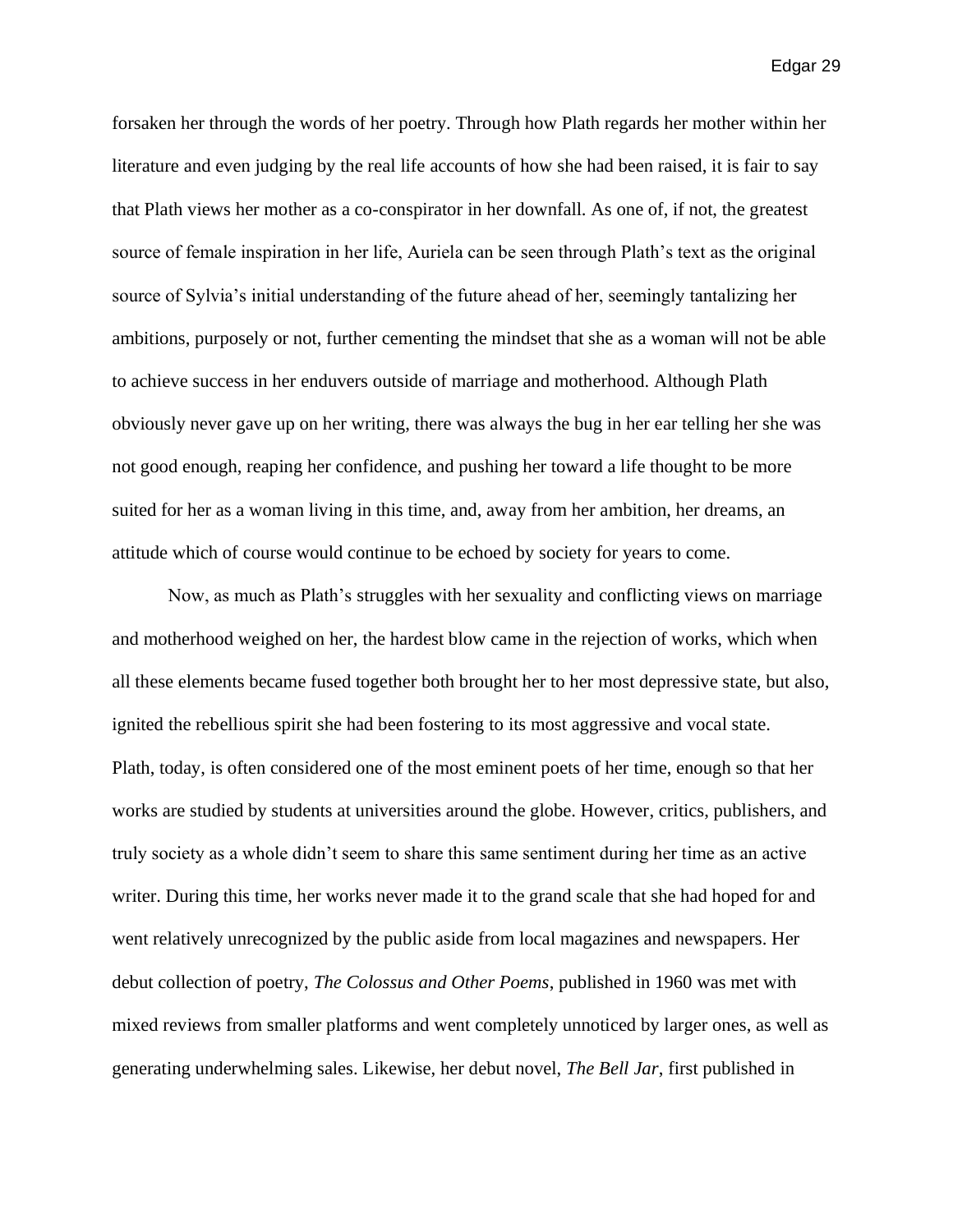1963, mere months before the end of her life, met a similar fate. Plath struggled to even get the book published in America, as the semi-autobiographical novel followed the events surrounding her first medically documented sucide attempt in 1953 and was generally deemed too dark to be enjoyed by casual readers. In *Rough Magic*, Alexander describes *The Bell Jar*'s initial failure as a "victim of its time," stating that, "society allowed a man to write about going mad, Salinger and Ken Kesey did, to name two, but when a woman approached the subject she was disparaged" (Alexander 322). The rejection of Plath's ability throughout her life weighed heavily on her confidence and became one of the main factors in her descent into the societally implemented position of housewife that she had feared throughout her life. According to Alexander within, *Rough Magic*, summing up Plath's own words, "Sylvia tried to decide how she would live her life in the future. Because she saw herself as becoming no more than a minor writer, because she had so much love to share with another person, and because she did not really *want* a career, Plath, not yet twenty-four, concluded that she was meant to marry a man, have children, keep a home, and write in her spare time" (Alexander 175). Of course, as we know, a statement like this completely contradicts what Plath truly wanted in her life, yet, as we also know, this mindframe had been developed under the despair she had been facing and was likely a scapegoat from having to continuously keep enduring it. Plath would eventually submit to the colossus of her imagination when she finally found the man who truly embodied it which came as both a gift and a curse, as only through this experience was she able to truly live through the horrors which would inspire her most powerful works.

Plath had to contend with living in the shadow of her, at the time, more successful husband, the British poet Ted Hughes. Hughes famously committed adultery, leaving both Plath and their two young children behind, with the pair officially separating in 1962. Between the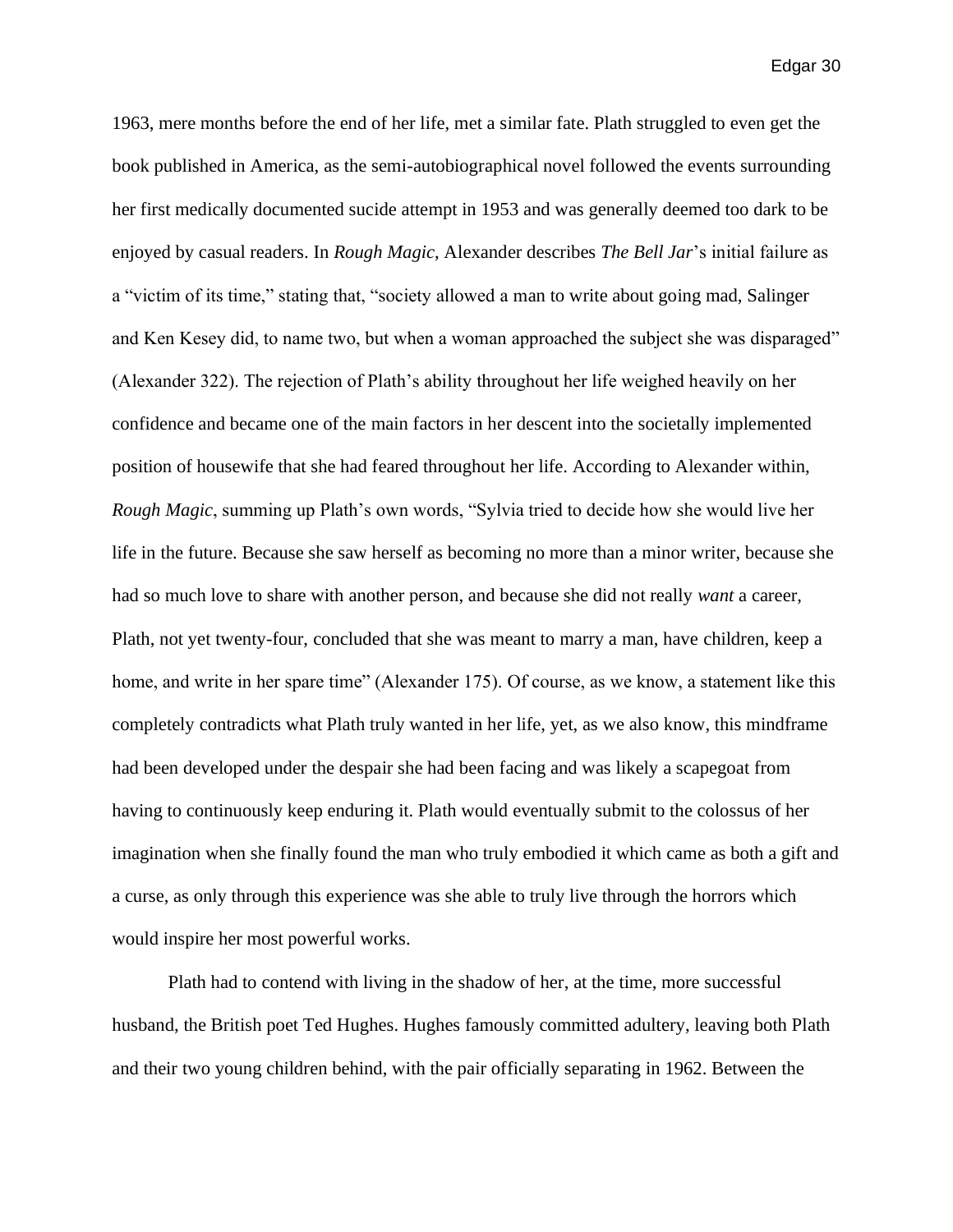collapse of her marriage and critical disdain for her published works, Plath was pushed to her breaking point in the year of 1963, inducing a series of breakdowns that would lead to her eventual sucide in February of that year. However, this also happened to be a time of unimaginable productivity for Plath in terms of writing for during the months preceding her death she had written a slew of some of the most heart wrenchingly honest and beautifully crafted poems of her entire career. With nothing left to lose, Plath laid everything out on the line, relentlessly berating the misogynistic society that had forsaken her, delivering an incredibly raw and personal display of her innermost thoughts and emotions. Many of these poems largely compiled her first posthumous and last original collection of poetry, *Ariel*, published in 1965. Unlike her earlier entries, *Ariel* was immediately met with stellar reviews and massive success becoming the catalyst that would inevitably catapult Plath's name into fame as well as call for a much fairer reevaluation of her first two publications.

What set the poems of *Ariel* apart from Plath's previous works was her exploration of a much more intimate and frankly taboo part of her own consciousness, similar to the style she had begun experimenting with in *The Bell Jar*. Plath left nothing to be desired in *Ariel* as she took on much heavier and more personal subject matter, such as her struggles with mental illness, sucide, and depression, a strained relationship with her parents, her fascination with death, and of course, her endeavors with love and heartbreak with in the lines a of a misogynistic society. However, as one might expect, the collection's most prominent and empowering aspect came in the form of her ruthless and indignant questioning of her role as a woman in society, along with her frighteningly powerful tirades against the patriarchy. With poems like "Purdah" and "The Applicant," Plath bluntly relays the actualites of a woman's role within the marital system by embodying the essence of what she is expected to be. She does not directly vocalize her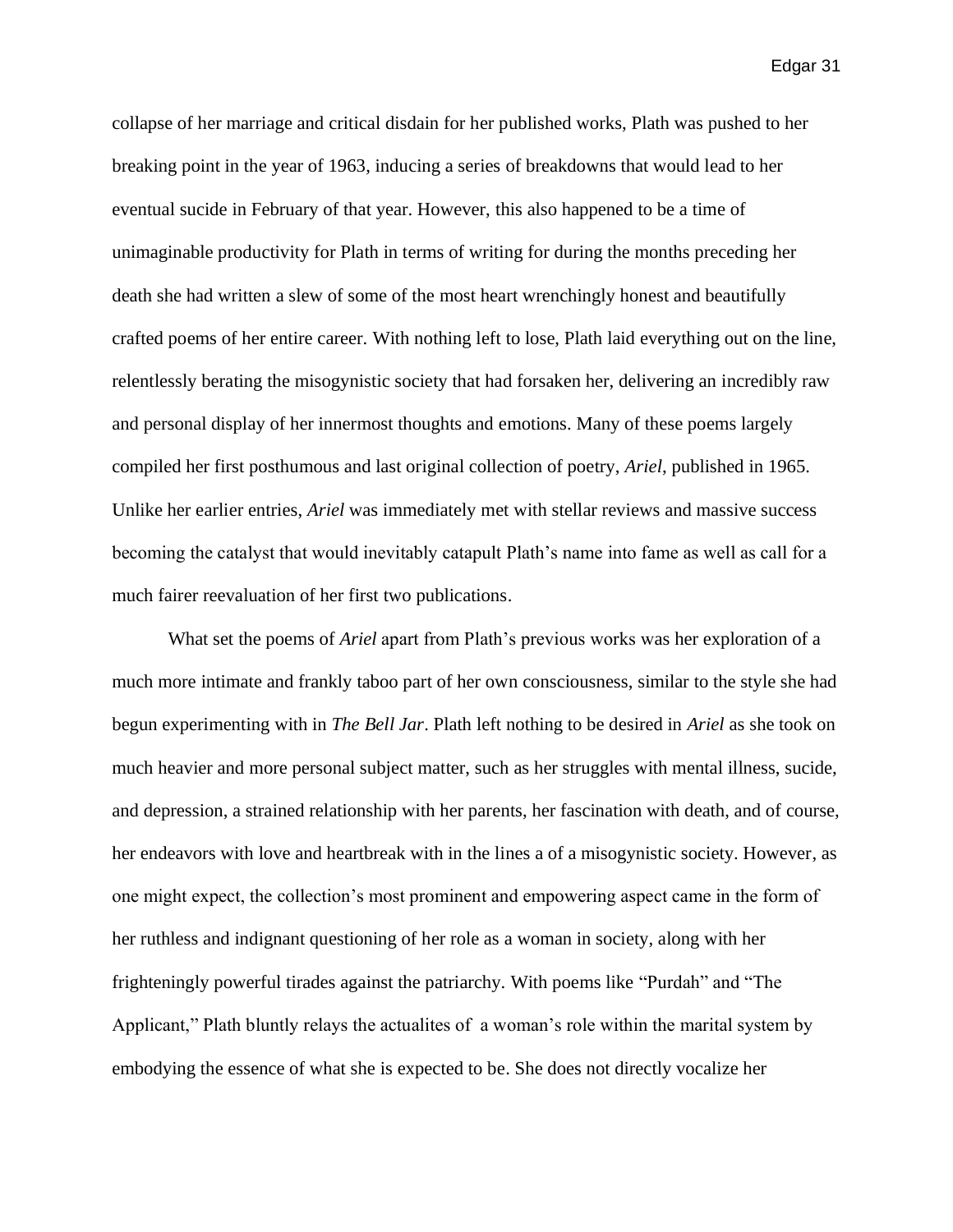digressions against it, instead, to amazing effect, simply allows the absurdity of the situations to speak for themselves. Within "Purdah" she speaks on how women are regarded as mere possessions and are stripped of both their voice and identity when entering into a marriage. With lines like, "I am his even in his absence" (Purdah 29-32) the narrator describes how she becomes like a piece of property or a pet to her husband and again reiterates how a man has the ability to leave and pursuit whatever endeavor he pleases, while the woman becomes locked into a one dimensional realm of existence, as her only real position of importance comes in her relation to her husband. Within "The Applicant" this sentiment of women becoming dehumanized is only furthered as Plath only refers to the woman in the poem only as "it" while the man is referred to as "man," seemingly to mean that it does not matter what either of their names are, their identities have been sealed since their births. "It" is seen as an item, and is only valued by aspects like it physical appearance and ability to serve, being described as "a living doll" (The Applicant 33) as the narrator attempts to sell it off to the man in the same manner a sales associate would try to sell you a product at the mall. "The Applicant" provides a social commentary on how women are appreciated by society only in a superficial manner and how their identities and opinions are seen as obsolete and are virtually disregarded in terms of their value to a society which only caters to the tastes of men. Through these two poems, Plath rejects this system by simply embodying all that it is meant to be. The picture paints itself as the ridicule that women are forced to endure comes to life through words of the poems. The irony in it is that Plath utilizes her own thoughts, emotions, and experiences to create a product which showcases women in the way that society views them, having none of these things, and through it, criticizes how utterly preposterous this idea truly is.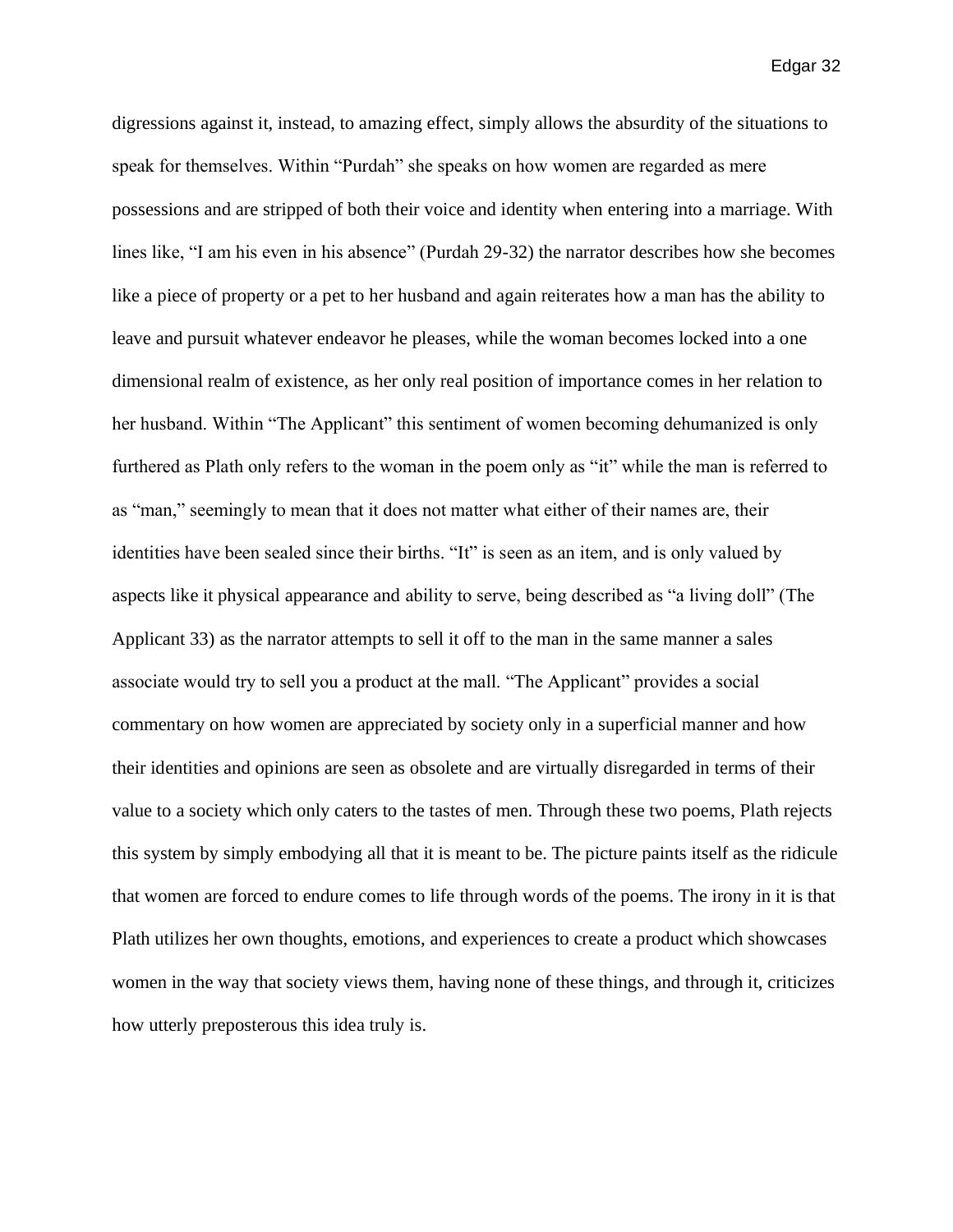Plath would also release her aggression towards the patriarchy in a much more direct forms as well, targeting men and their disgusting tendencies in poems like, "Gigolo" directed at the infidelity of men, specifically her ex husband, and again, highlighting their ability to do whatever they pleased while women are forced to remain loyal and subordinate. However, the pinnacle of her resistance towards the patriarchy came in the poem "Daddy" often thought to be Plath's masterpiece. In it, Plath once again squares up with the colossus, however, this time the playing field has been leveled and instead of submitting to the being's mighty influence, she vanquishes it once and for all. The poem is entitled, "Daddy" but again, it is not really about her beloved father whom she lost as a child, but instead about the immeasurable scar that his death left on her and how it warped her mind into becoming submissive to men, a trait which she condemned and exercises herself of in the poem. The daddy of Plath's poem is representative of male dominance and like in, "The Colossus" is described as being a formidable opponent to Plath. She likens its presence to a Nazi conncentration camp, also a reference to her actual father's German heritage, and herself as a Jew, stating "An engine, an engine chuffing me off like a Jew. A Jew to Dachau, Auschwitz, Belsen" (Daddy 35-37). She also again alludes back to the statue form of "The Colossus" with the lines, "Ghastly statue with one gray toe big as a Frisco seal" (Daddy 9-10). However, instead of yielding to the figure's power, she instead realizes that, "Daddy, I have had to kill you" (Daddy 6) and by the poem's finale, finally lays this influence to rest with lines such as, "Daddy, you can lie back down now" (Daddy 75) and the poem's final line "Daddy, daddy, you bastard, I'm through" (Daddy 80). Within the poem, Plath takes hold of the power within her and expels the influence that men have held over her. The poem would hold tremendous importance in Plath's rise to feminist icon, as it served as the summit of her insurgency and its values would resonate with the future of the feminst movement.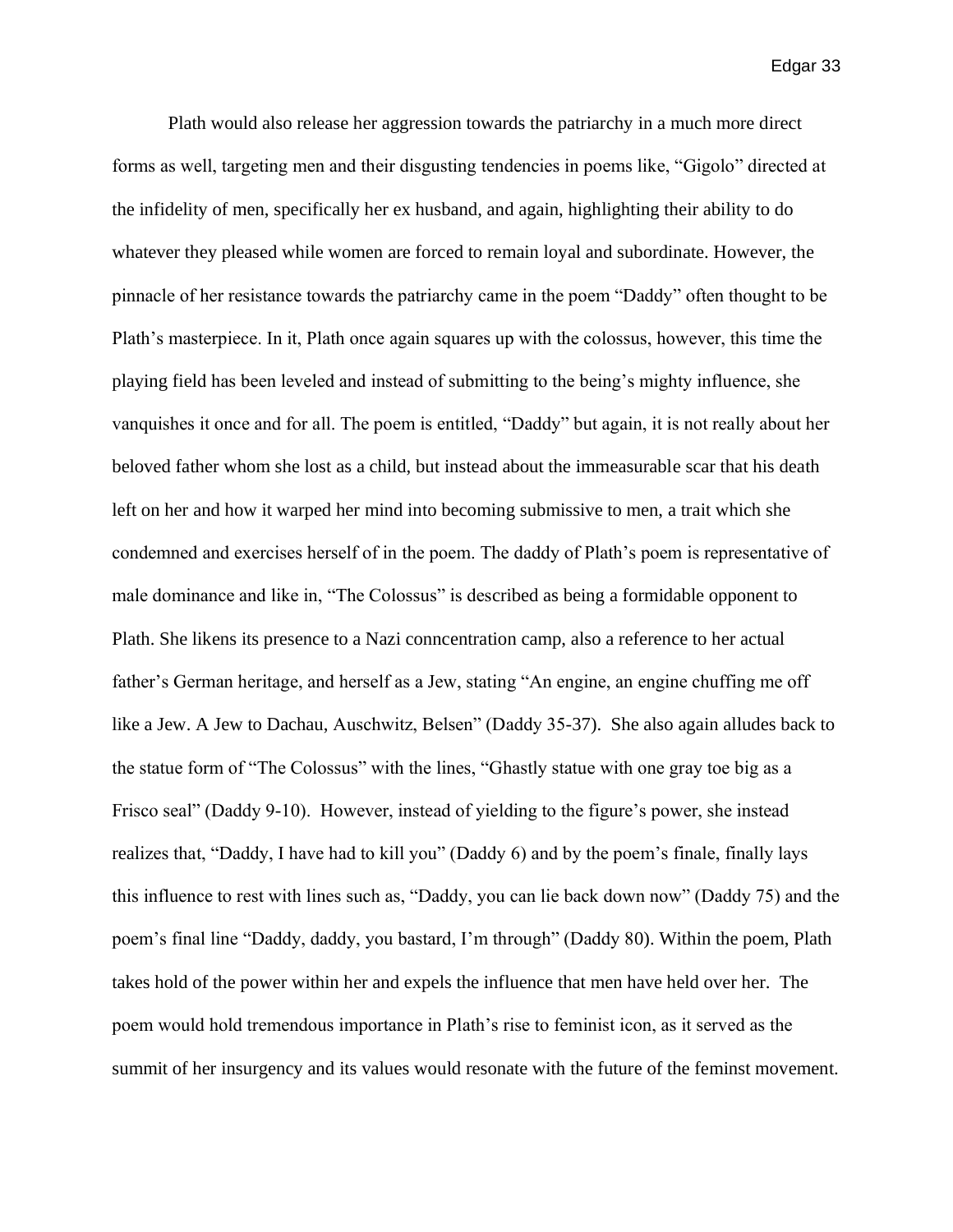The offense that Plath takes against the patriarchy within the poem would be seen as inspirational and would hold great relevance within the movement.

Of course, within *Ariel*, Plath also touches on the aspect of motherhood. She talks about her relationship with her own mother in the previously aforementioned, "Medusa." However, we also get to see how Plath's conflictions towards her own role as a mother ends up playing out. Through earlier poems such as "Morning Song," a celebration of the birth of her daughter, we see that Plath was not disappointed in her ideals of how the purer side of motherhood would feel, as she begins to see it as a triumph of feminism and females as the guardians and protectors of life. However, within poems such as "Magi," we also see that this does not come without opposition, as she begins to mirror some of the same doubts her own mother had instilled upon her. Although obviously very in love with her daughter, Plath is grateful that the child is not yet old enough to see the apprehension in her mother's eyes as she watches her play. With lines such as, "Six months in the world, and she is able To rock on all fours like a padded hammock. For her, the heavy notion of Evil," (Magi 9-12) we see that Plath is all too aware of the trials her daughter will have to face in this world due to her gender and this circle of doubt and worrying seems to come full circle. This takes a turn for the morbid in the poem "Edge" where Plath takes on the form of an almost Medea-esque figure who murders her own children, describing their corpses as such, "Each dead child coiled, a white serpent" (Edge 10-11). This poem is especially eerie and unnerving as it is largely cited as the last poem Plath wrote before her actual sucide and seems to be a reflection of the poet's last mortal thoughts on earth. Although, we know this is nowhere near what Plath actually felt about her children, describing them in this subhuman manner, and the poem's cryptic message can only be left up to interpretation as it seems to have no clear outcome other than death being a release from pain.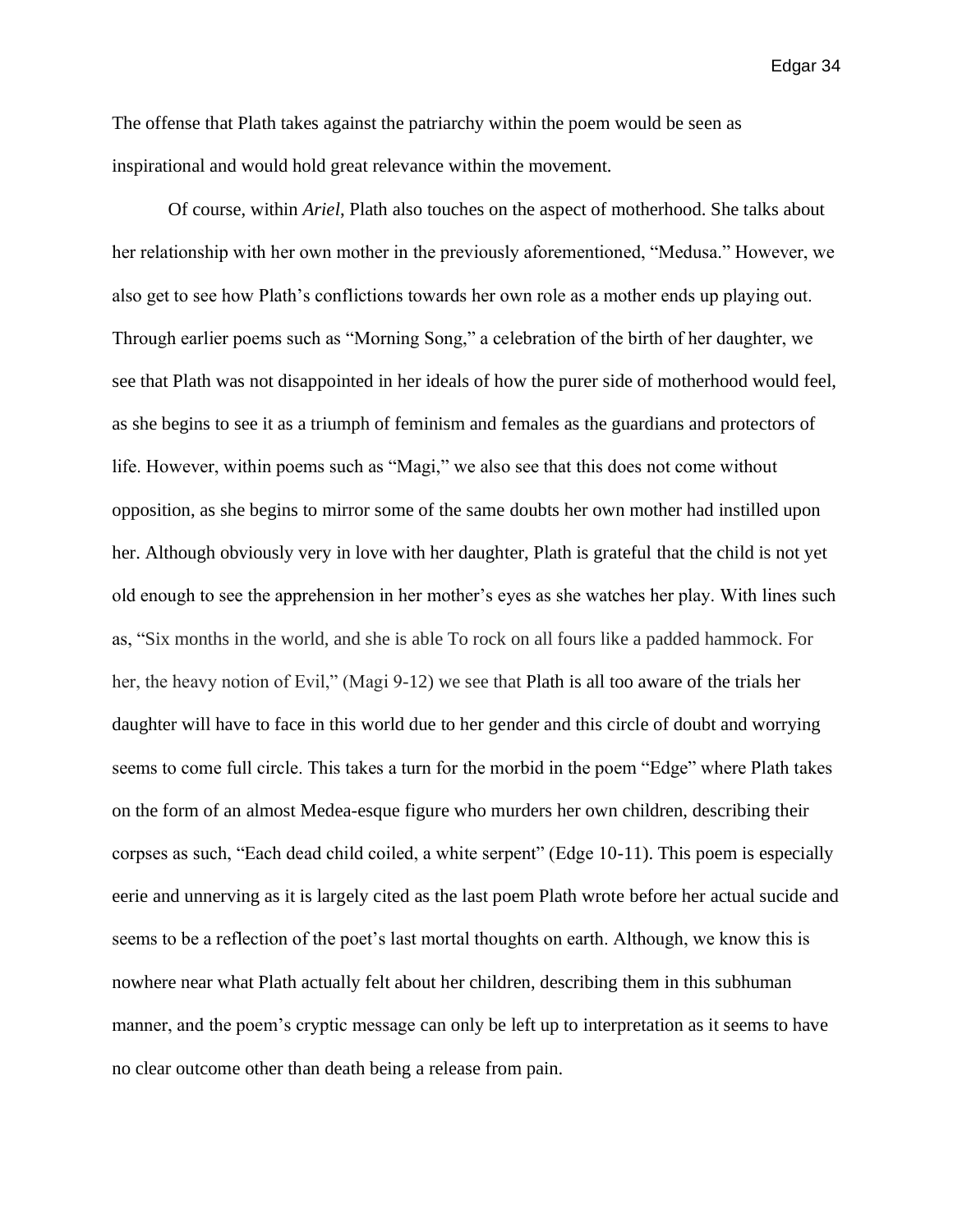In a more positive interpretation, unlike Medea, Plath's narrator in "Edge" does not seem to do this out of spite for their father, although that may be part of the influence behind it. She does it to seemingly protect them from the horrors they will face throughout their life, as she herself has succumbed to this unfair and brutal life, killing herself as well. It also seems to take one final, heart wrenching, stance on her struggle as a woman living in a misogynistic society in the poem's opening lines, "The woman is perfected. Her dead" (Edge 1-2). These lines could be seen as Plath's view of the treatment of women in society, as since they are essentially regarded as lifeless by it, their actual death is seen as a perfection of their existence.

As we can see, this is a long way away from the hopeful young poet who we were first introduced to in *The Bell Jar*, who aimed to navigate her way to the top despite society's attempts to restrict her. What we see here is someone who has been ruined and broken by this society, a person who was once so full of life and reaming with talent, that had been neglected and abused so thoroughly throughout her life that she saw no other way out than death. Unfortunate as it is, this is part of the reason why the story of her life and the message of her works would come to arouse so much anger and passion from the public; it was out of the empathy for the genius that had been forsaken all those years. Why was it that such a skilled and intuitive writer was categorically denied the opportunity to have her works recognized? Were we, as a society, simply going to allow ourselves to turn a blind eye to something so great and so powerful just because of something as trivial as that person's gender? Really what does gender matter at all to a person's capabilities and artistry? Finally, after years and years of falling on deaf ears, in her wake, Sylvia Plath would have her words heard.

The life of Sylvia Plath offers many important pieces of wisdom to be considered. Of course, she gave to us her story as a woman, who, time and time again was slighted by a society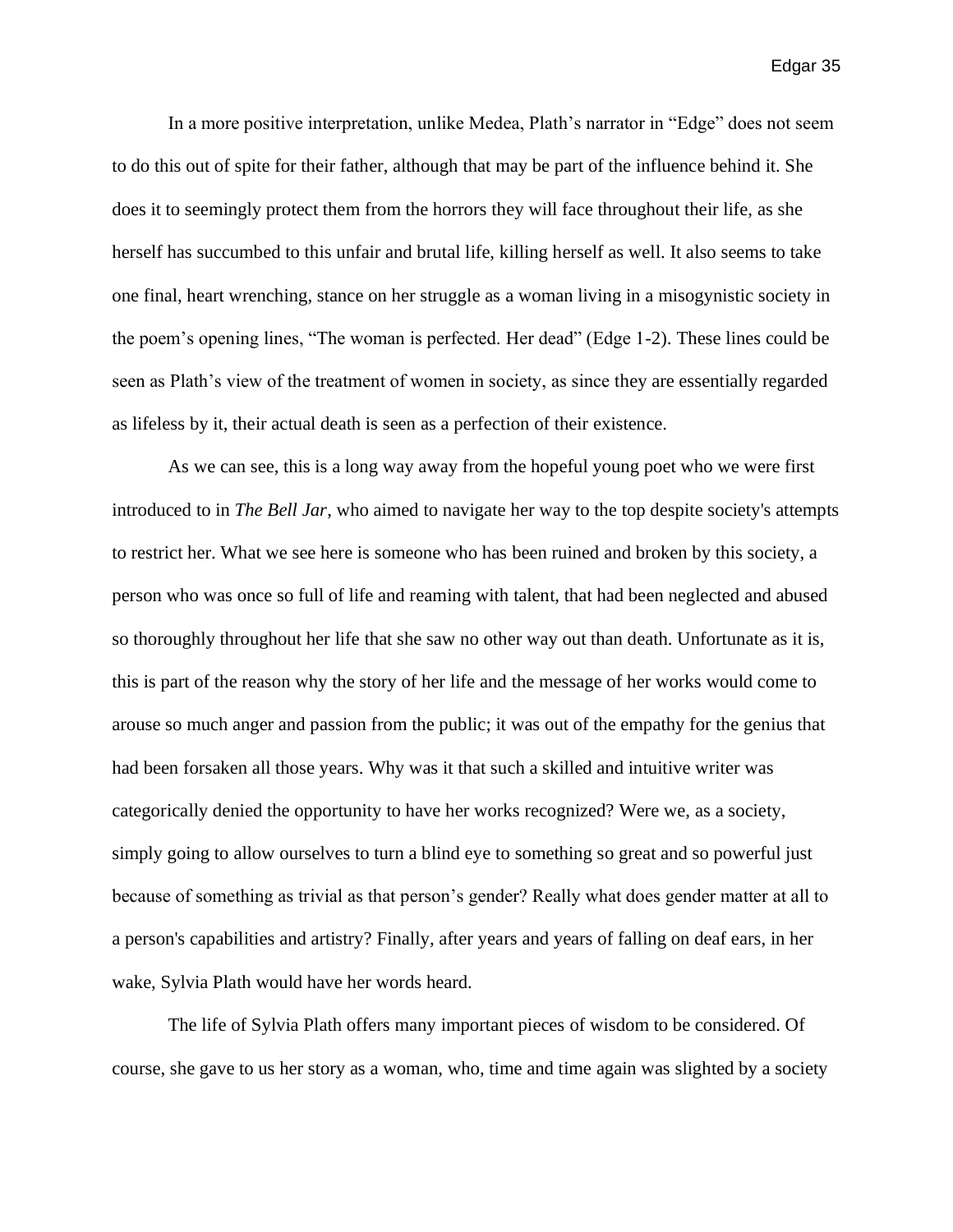that labeled her as a wife, as a mother, as a woman, and never saw her as just Sylvia Plath, a person who had far more to offer than what society was willing to accept. Her works forced a reckoning and an indisputable acknowledgement of a corrupted system that was in desperate need of revolutionizing. We could see the rise in her anger throughout her life as she was thrust into a position that she wildly resented. However, even though she didn't have the power to single handedly change the world, as no one does, she channeled this rage into her literature. Her poems and her novel ferociously combated the misogynistic ideology that was embedded in the system. To that end, her texts can be seen as precursors to the fight that persists to this day. Plath took her own life because she had thought that her message would never get across, that the patriarchy would continue to suppress her voice and talent until the day she died. Shortly before her death, Plath wrote in her journal: "I am now flooded with despair, almost hysteria, as if I were smothering. As if a great muscular own were sitting on my chest, its talons clenching  $\&$ constricting my heart." The tragedy is that Plath gave up her fight, but the beauty that is borne out of that tragedy is that her words live on.

Work Cited